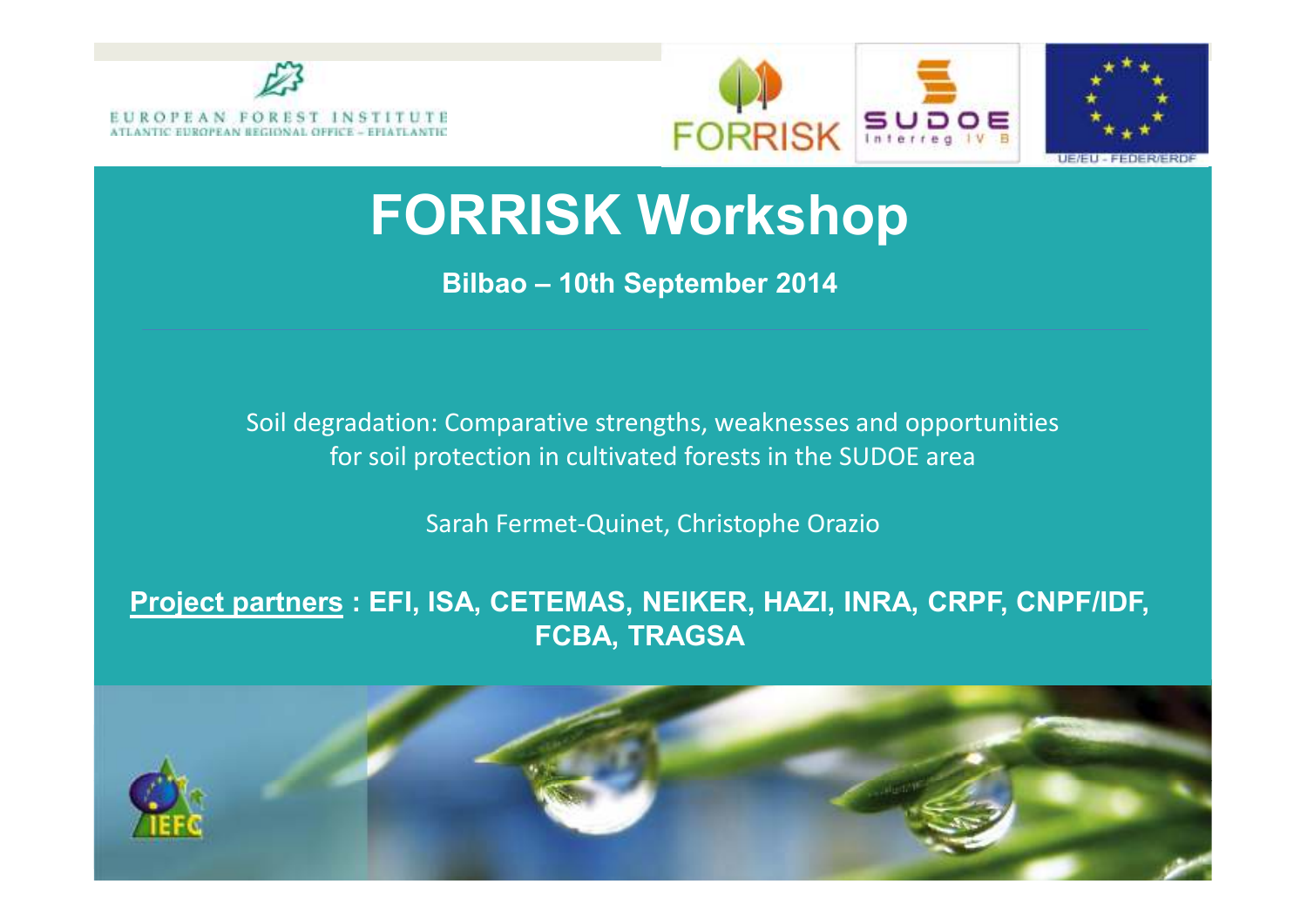## Soil management in planted forests : a context at risk

In most cases planted forests requires specific soil management not common in other forest types :

- Cleaning : to facilitate access and make easier soil plantation (even aged stands)
- Stump removal in some case
- Residues management
- Tillage to improve growth (nutrient availability and water competition)
- Road opening
- Harvesting machines
- Fertilisation to increase productivity on poor soils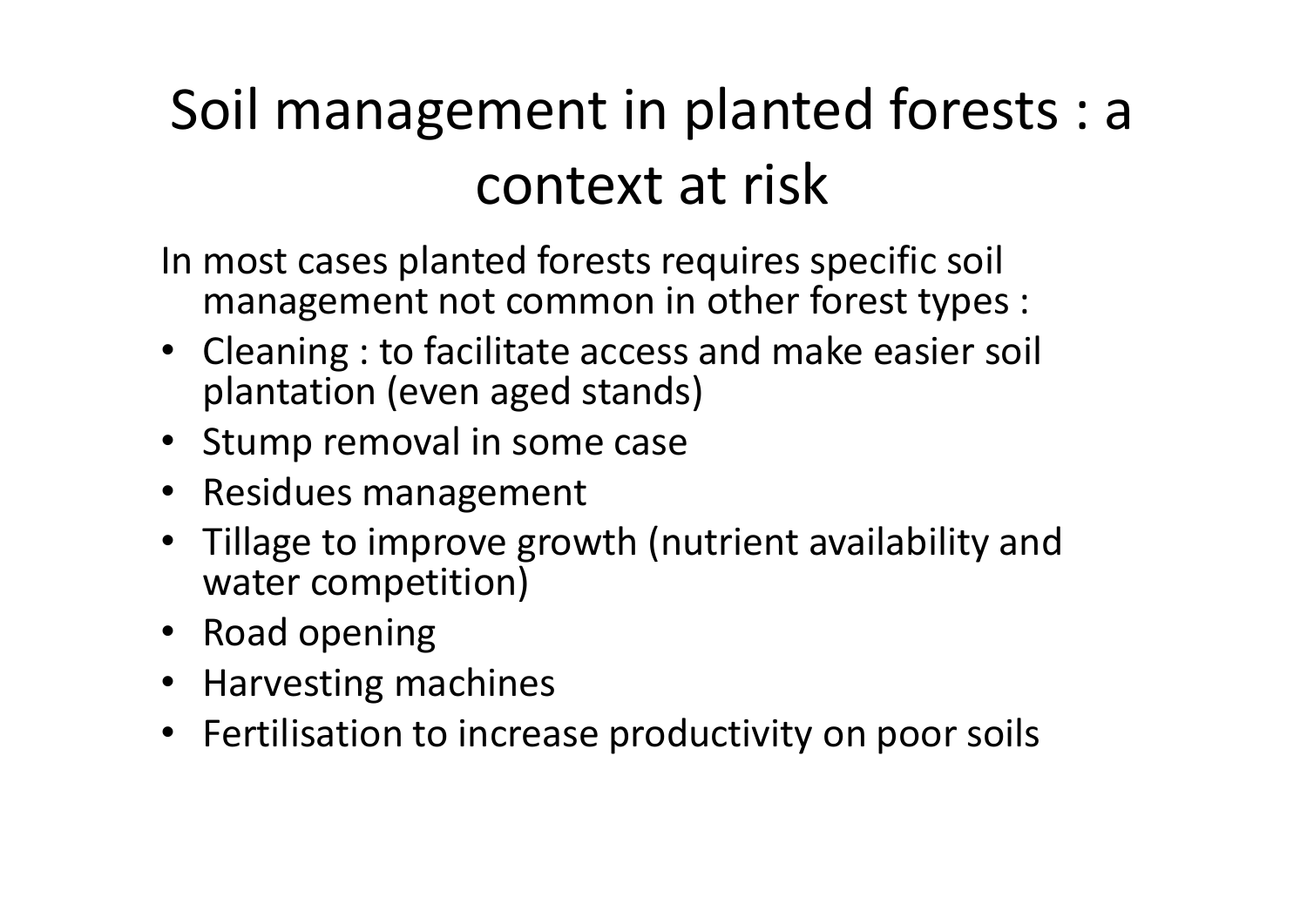## For every action there is a choice withdifferent impact

• Cleaning





OR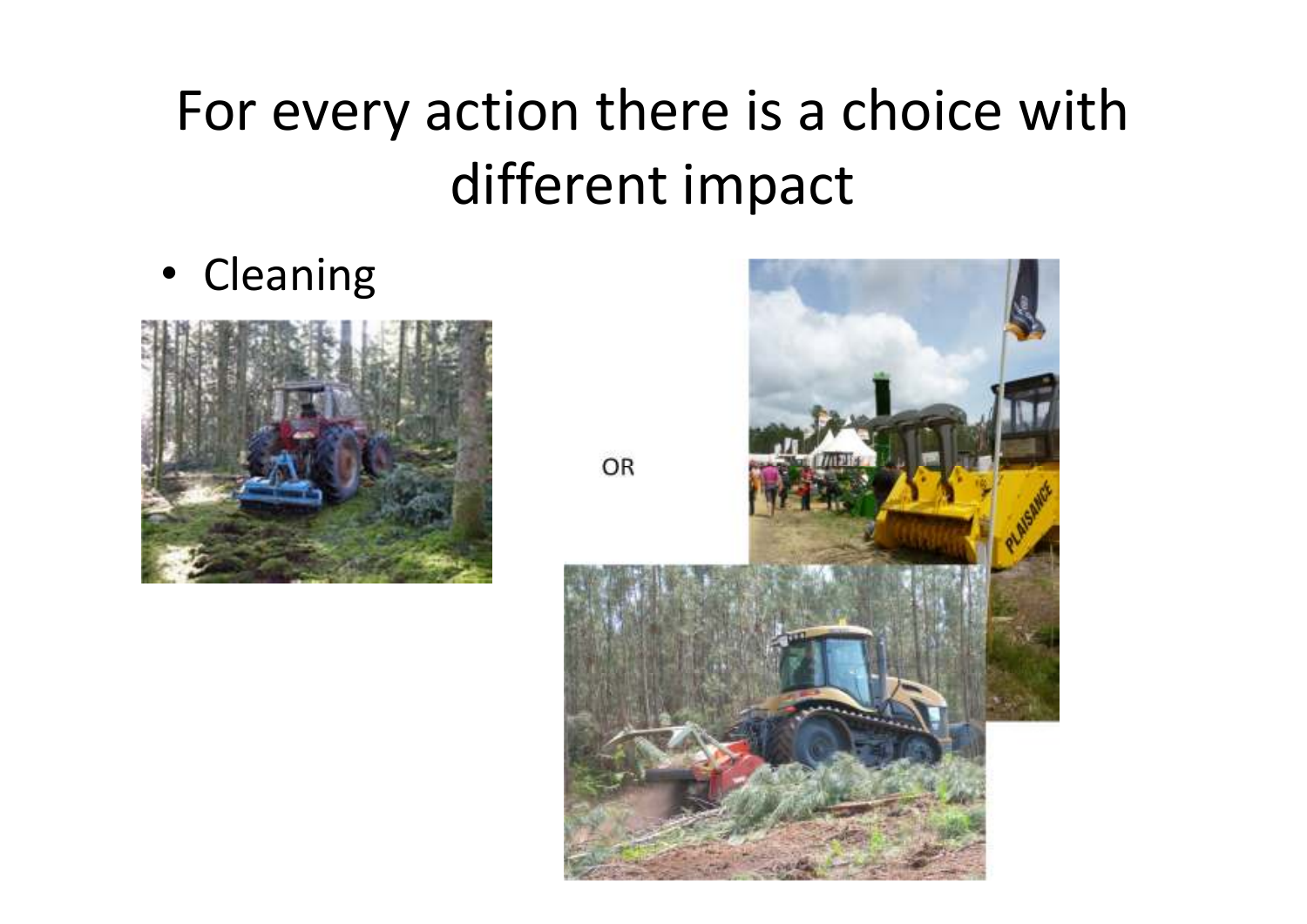## For every action there is a choice withdifferent impact

• Tilliage



•Roads



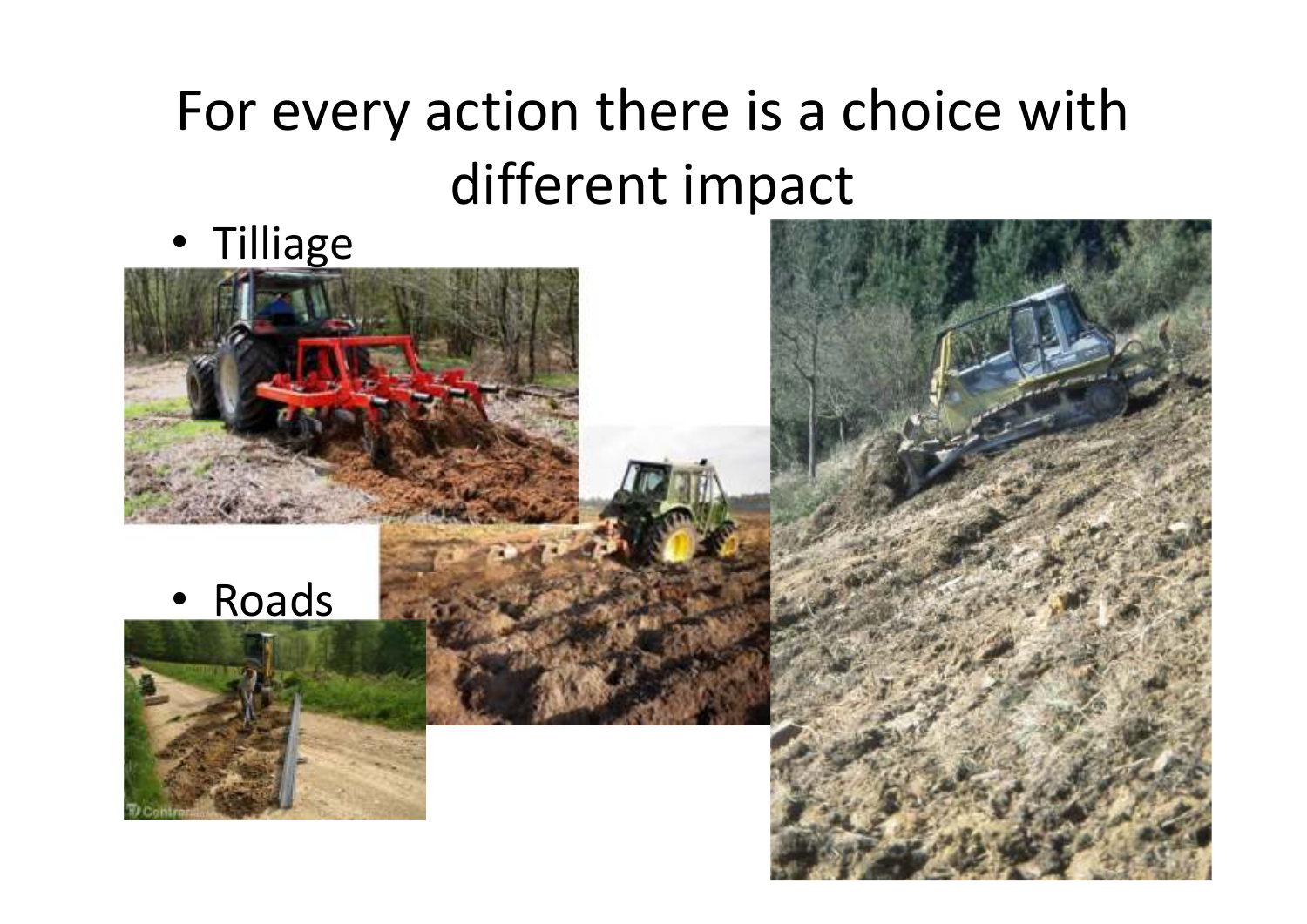These practices expose forest soils in planted forest to many risks

- Rain erosion : combination of slope, water precipitation and practices
- Wind erosion in sandy soils
- Organic matter removal or reduction with consequences on CEC and water capacity
- Compaction with heavy machineries
- Nutrient balance with intensive export

**Main threat : sustainabilty of productivity**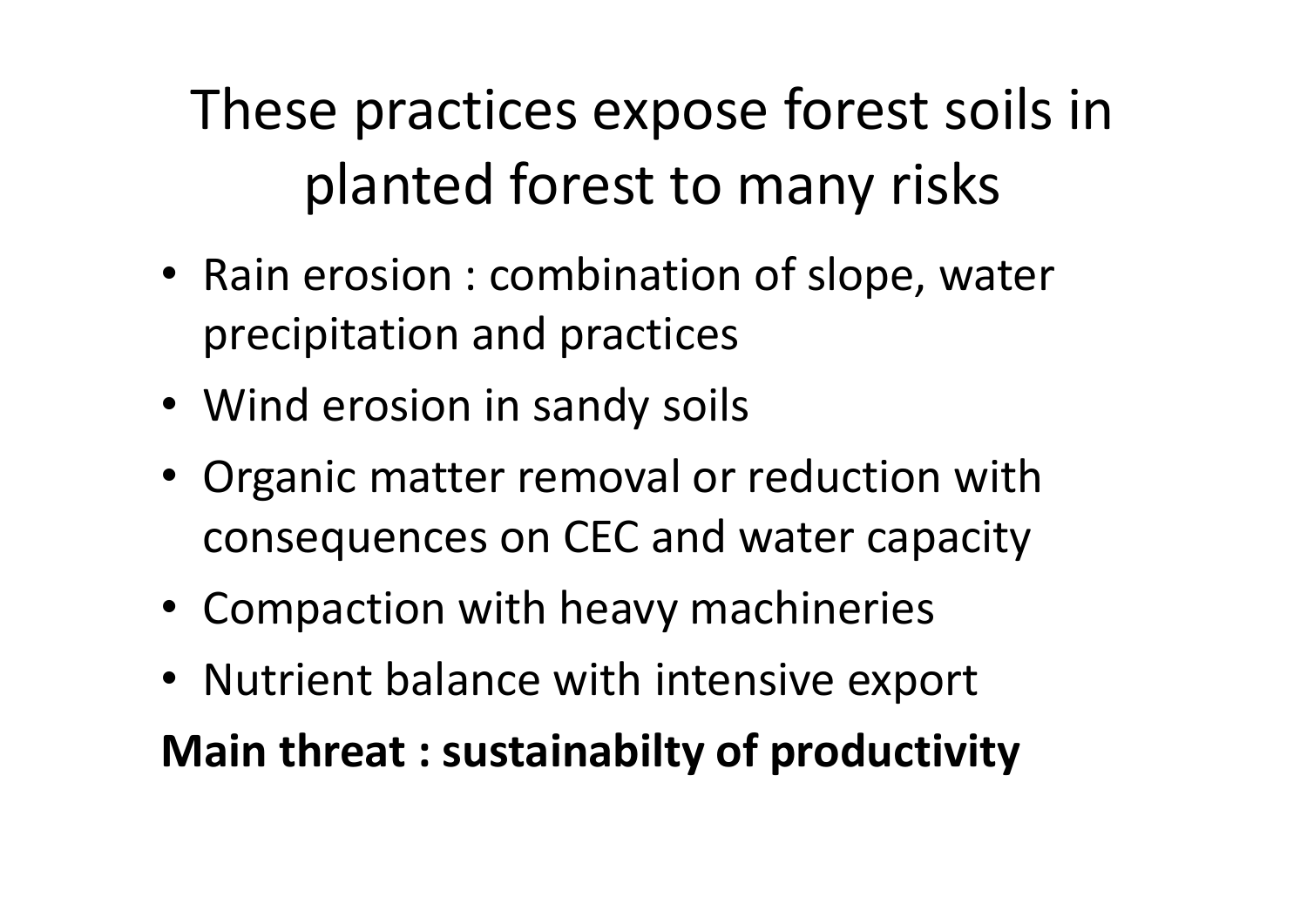





### **FORRISK**

Soil risk assessment in the FORRISK project(South-western Europe)Methodology

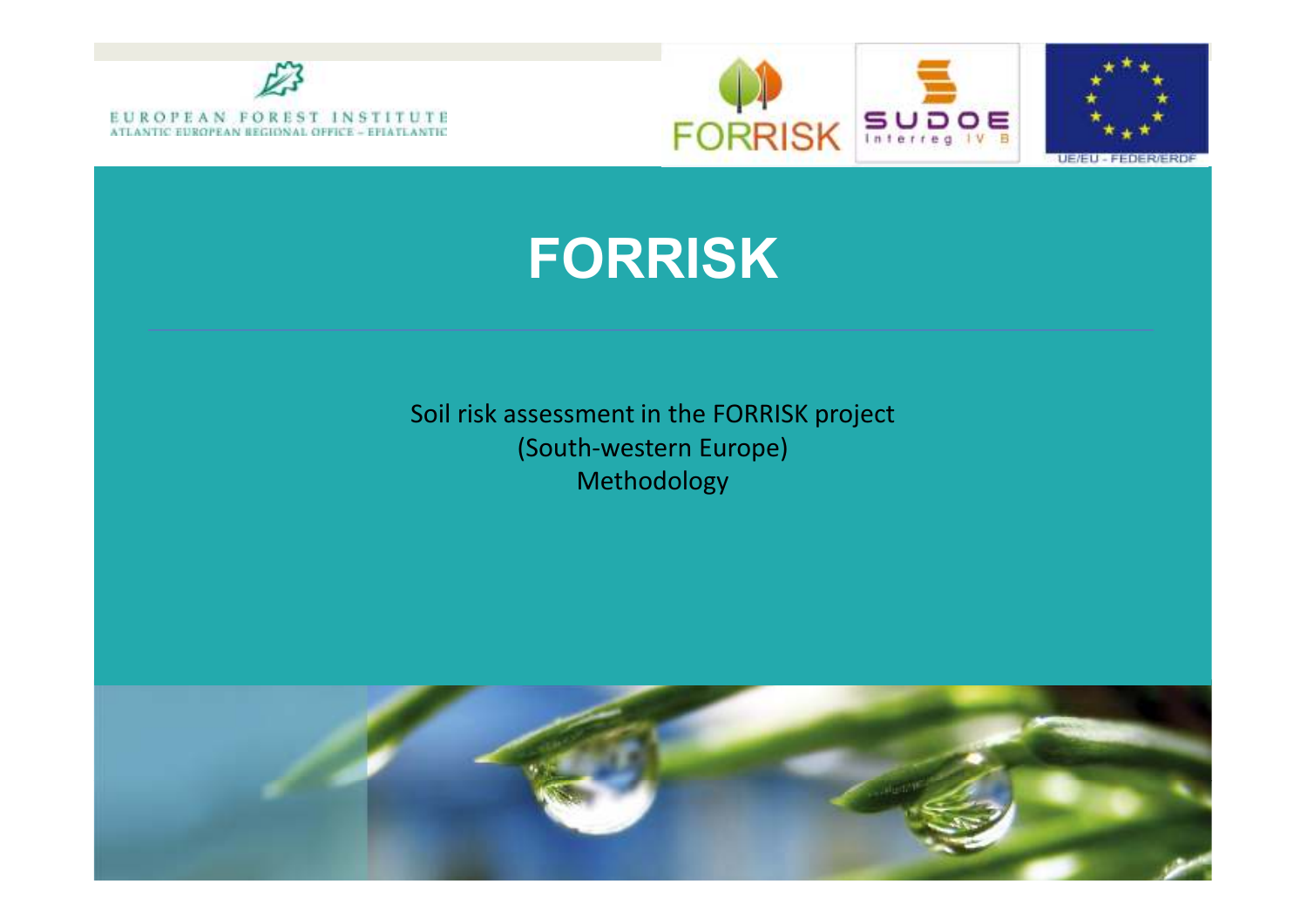# Challenges

- Identify what is at risk
- Promote best practices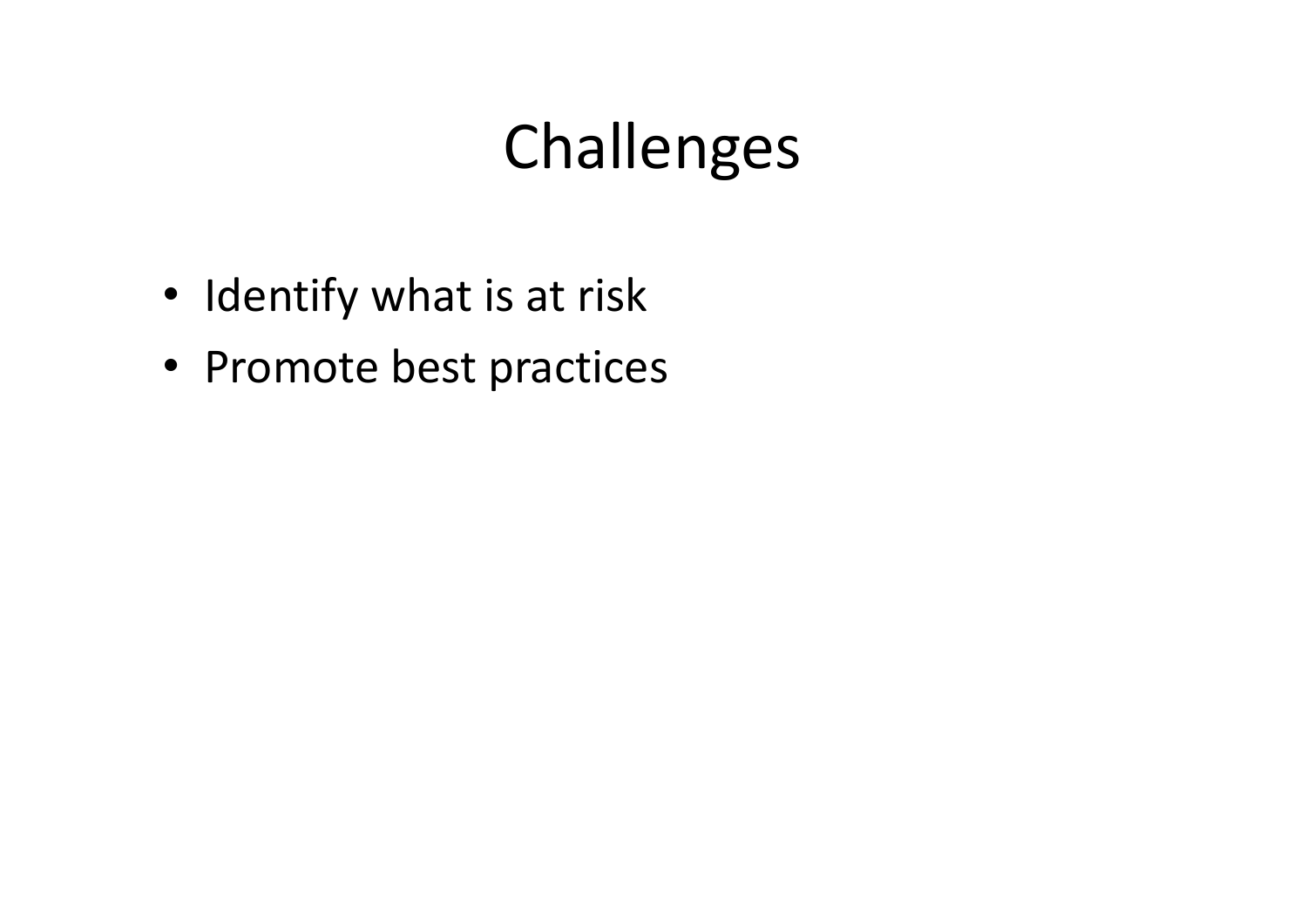



#### **Methodology overview**



**Inventory and analysis of** 

At a regional scale

Efficiency observation

 Detection of the presence or lack of a multi risk integration

management, anticipation and

**existing tools** for risk

monitoring:

•

•

•

**Action 2.2 : Analysisand comparison of existing tools betweenproject regions**

**Comparative analysis of systems**





**Proposals in order to improve risk management tools** in the South-west of Europe => identification of possible cooperations betweenregions

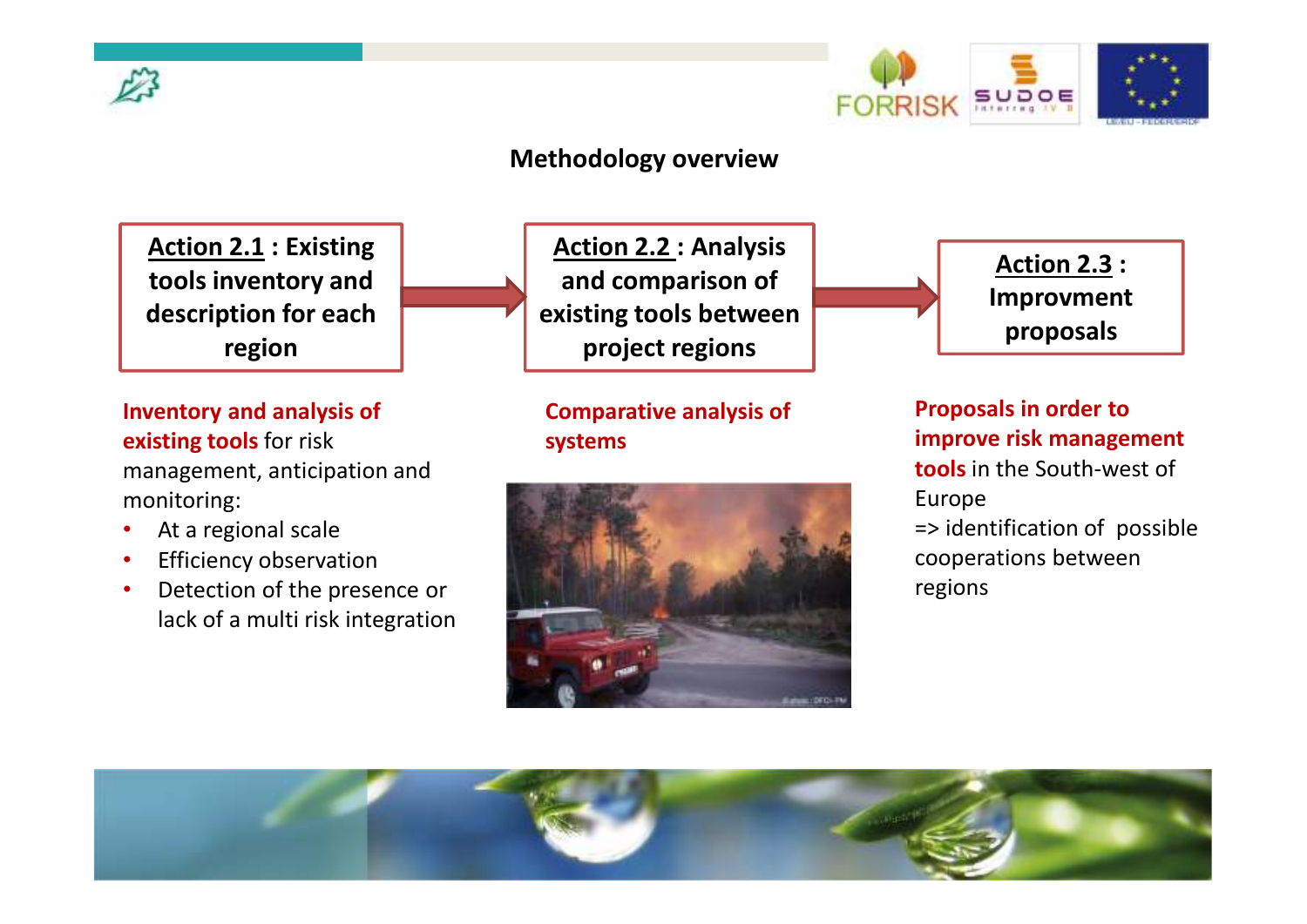## Grid of information collected on soils

- **[1]** Risk general background: risk overview in the region, figures, risk history in the area
- **[2]** Risk evolution and climate change regarding defence system
- **[3]** Overview of risk management organizations and their main actions
- **[4]** Overview of existing laws regarding the risk
- **[5]** Detailed presentation of each organization
- **[6]** SWOT analysis of the general risk management system
- **[7]** Diagram: actors of risk management systems and their links

| Soil degradation risk - General background                                                                                                                                                                                                                                                                                                                                                                                                                                                                                                                                                                                                   |            |              |  |   |                                                                                                                                                                                                                                                                                                            | Soil degradation risk - Overview of risk management organisations                                                                                                                                                                                                                                                                                               |                                                                                                                                                                                                                               |
|----------------------------------------------------------------------------------------------------------------------------------------------------------------------------------------------------------------------------------------------------------------------------------------------------------------------------------------------------------------------------------------------------------------------------------------------------------------------------------------------------------------------------------------------------------------------------------------------------------------------------------------------|------------|--------------|--|---|------------------------------------------------------------------------------------------------------------------------------------------------------------------------------------------------------------------------------------------------------------------------------------------------------------|-----------------------------------------------------------------------------------------------------------------------------------------------------------------------------------------------------------------------------------------------------------------------------------------------------------------------------------------------------------------|-------------------------------------------------------------------------------------------------------------------------------------------------------------------------------------------------------------------------------|
| <b>Area</b> <i>Eastern</i><br>toll degradation risk's convenient                                                                                                                                                                                                                                                                                                                                                                                                                                                                                                                                                                             |            |              |  |   |                                                                                                                                                                                                                                                                                                            | Rich management organisations and their main actions                                                                                                                                                                                                                                                                                                            |                                                                                                                                                                                                                               |
| Last inforest due to tradition Prevision of territory location to a region from<br><b>Education continues are</b><br>full Littleral (figurecociude testitory lossificiul engineering protecturi-<br><b>REALD HAND</b><br>plead to not with the chain fact special colonial and the "harderd builder" as internative for<br><b>HENT</b><br><b>JROMEO AVAILED</b><br><b><i><u>STARTER</u></i></b>                                                                                                                                                                                                                                              | ودعهها<br> |              |  |   | <b>The Contract of Contract of Contract of Contract of Contract of Contract of Contract of Contract of Contract of Contract of Contract of Contract of Contract of Contract of Contract of Contract of Contract of Contract of C</b><br><b><i><u>Department</u></i></b><br><b>Parent</b><br><b>MARINER</b> | <b><i><u>PARADORE</u></i></b>                                                                                                                                                                                                                                                                                                                                   | <b>The American Profit and Construction</b><br><b><i>STAND ARRANGEMENT SURFACE</i></b>                                                                                                                                        |
| ---<br><b>FOR CARD RX</b><br>Free society 3035, 1558 kg.<br>Han all that you'r whereal line rook is his<br><b>STATISTICS</b><br>Frameworks 2040 2218 hamilialing kt/s afforest 11217 to including 1134<br>maga kakang perteranjuan adar dali ke adi lang untuk<br>Insert public Assembl<br>captualist creat makes beautiful mention of processes on a<br><b>Thinking for painting for</b><br><b>IN LES THIS REPORT TO FRIED ST.</b><br>holdstream (2010 and 2010) there requisibe a just of a 77% at total registra of<br>Listen on and with Freeman<br>Remote (ET) has offered to 20 percent this agencies which a 1 direct of November and |            |              |  |   | <b>Badana</b>                                                                                                                                                                                                                                                                                              | Communities of a subdivision on anyly fire insurance management<br>Constitution of the application of statuted business many<br>Tentals at located the of a searcher for changed catteried your<br>paid from management of at strenge<br>paintenance of furthis in the Lanese<br>of attrainment of sales regional corporation<br>and Military) of Institute Act | <b>Textile king subterlie &amp; Plima contracts</b><br><b>Britished classifications</b><br><b>Boone seconds</b><br><b>Pirman backing to</b><br><b>Rome politician</b><br><b>Scientist Roll with Call &amp; Promptown wind</b> |
| hail expadation history in the area<br>but and the security expect that the Books are provided footed defining against the third and a manual completed the problem and one of the second<br>Presencial topic and development states of countries in Adultates led to or year al settlement plans and reflexion<br>1967; Charlon of MACA Selezion Images interpretational Anders process that City Assistance International Macademy constitute and select 1. The arm                                                                                                                                                                        |            |              |  |   |                                                                                                                                                                                                                                                                                                            | Management stations provided<br>Motivate of tenutial planned a security detail field stills having as<br>14.44.001<br><b>In Analysis and Motors course</b><br><b>USEAU COLUMN WT BOARD OF SUBJECTIVE</b>                                                                                                                                                        | Educatorian Automobile & Eleven countries and<br><b>Relative Controlling Day</b><br><b>Prima contracts</b><br><b>Writing better as but</b><br><b>Brime Lune as Inc.</b>                                                       |
| sate to have a considert condition real agents of between the region and that state regarding coastline as enough, ansiousneedal and satisficables (mainly<br>regarding boorsels activities, common transportation, seettery engineering, load of tachiev, environment or shedays I The MMCA was ensigment UNC.<br>M 2000 is seen reflection stream about Abultaine condition led to the nedection is 2000 plan measures to a hourtene coordinal<br>Publicates Hits reflection, Matcheskiev, detailed buckete Ran GP1. Norwi Augustus et and at the deal with the Authority and Japanese countine interespective                             |            | $\mathbf{H}$ |  | . | <b>Grandfile</b><br><b>Build Santrady</b><br><b>Making</b>                                                                                                                                                                                                                                                 | Tollowing of technical lot the insular machineral los with a work of<br><b>BATRAIN OF INSIGNAL F THE TITLE WHO STERLES</b><br>Management of pictures of twen and duranting the real<br>While a this short wat out of the customer if we wanted a top of good about<br>Incipalization shall promotive at FACAAN charact EST.                                     | <b>Bridge London Ave</b><br><b>Bronz Luthman</b><br>Protes assistantly is increasing without<br>Writing booms a trick it consuming warranty<br>Prime pyrametre                                                                |
| rick traingstment acclept, accremin buridit, bicidil.                                                                                                                                                                                                                                                                                                                                                                                                                                                                                                                                                                                        |            |              |  |   | <b>Separat</b>                                                                                                                                                                                                                                                                                             | Shareve and share of FORDER's Advertising expendition land as allow                                                                                                                                                                                                                                                                                             | <b>Britanni pipeling Aut</b>                                                                                                                                                                                                  |
| Pollecomplange Erforestation in the requestative and linking manage encourage, the STM Obstantino of equivales beyond the content of 1988 in<br>poller to reclair a mountain territor (Blanks to sind and todayp) engineering) positive their piccol existent, daily fall, failureless, ITM are contracted to<br>12/67                                                                                                                                                                                                                                                                                                                       |            |              |  |   | <b>Birmed</b>                                                                                                                                                                                                                                                                                              | <b>Edite producer sur dynamics in all in A Apriliansal collections discussions</b><br><b>GARD TEST</b><br><b>Rollando District Contract Contracts</b><br>terebra for pre-seres and protection<br><b>Manager AFTER TAXABLE</b>                                                                                                                                   | Lawrence and position is & France contractor<br><b>EXHIBITING Ballburgs</b><br><b>Pindeter Ad</b><br><b><i>Stanfood Food authority</i></b>                                                                                    |
| After the Symbop stares, a common will from the claim (Mundo) of those assessed), the municipal companies (the CDS (removables existing any) brilliother<br>Interested Editori-Stock af the Netional Observations of Securiti Reservoirs profer to riversalise, structure end share determinist societate also in result has entirely                                                                                                                                                                                                                                                                                                        |            | 000          |  |   |                                                                                                                                                                                                                                                                                                            | Percentakan menjadarkan dan kalendaran dan kalam gekalimpungan per                                                                                                                                                                                                                                                                                              | <b>Bink telesced &amp; Linearing patients</b>                                                                                                                                                                                 |

Data collected by the project partners in each FORRISK region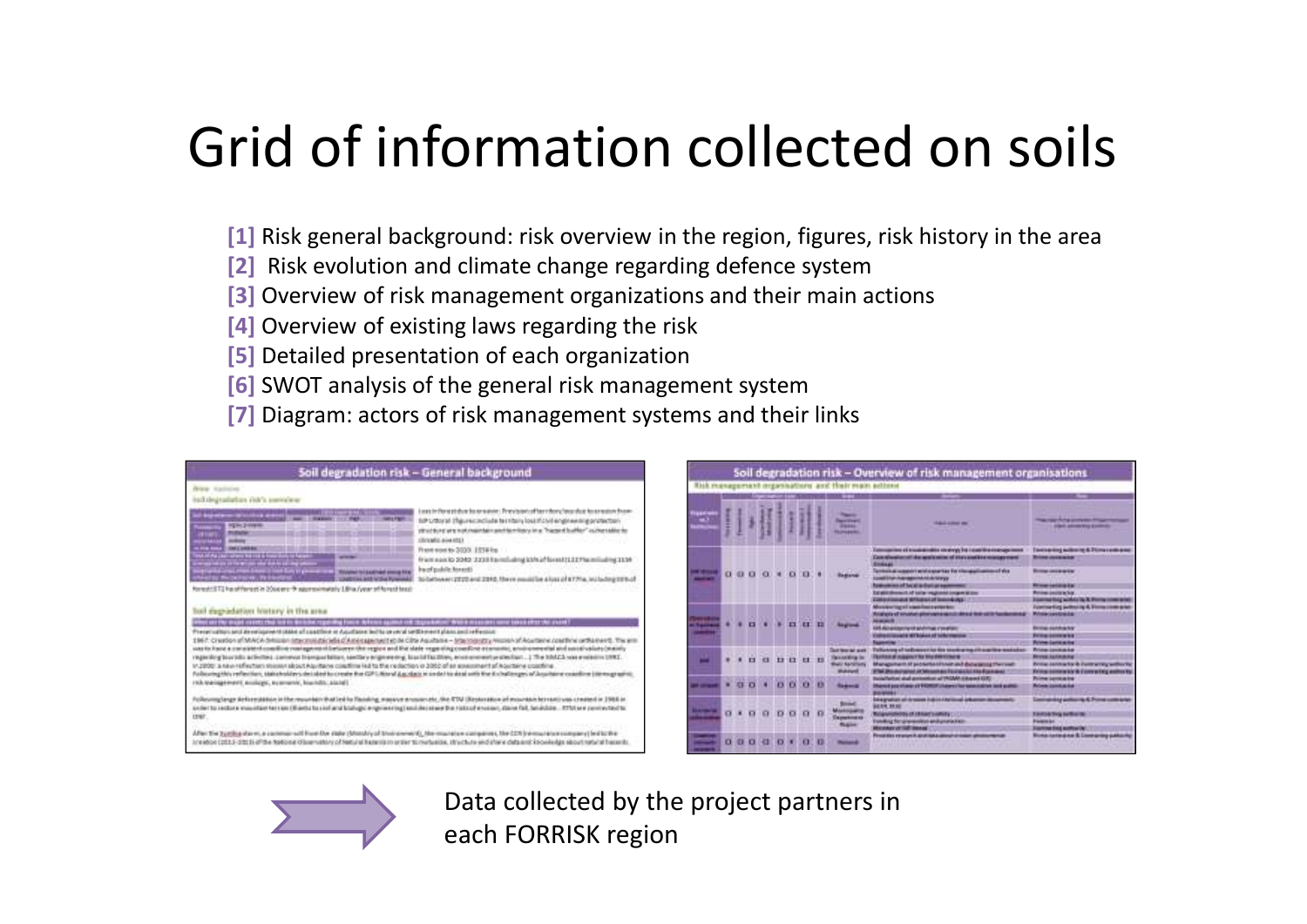







Specific case of SUDOE area soil managementSWOT analysis

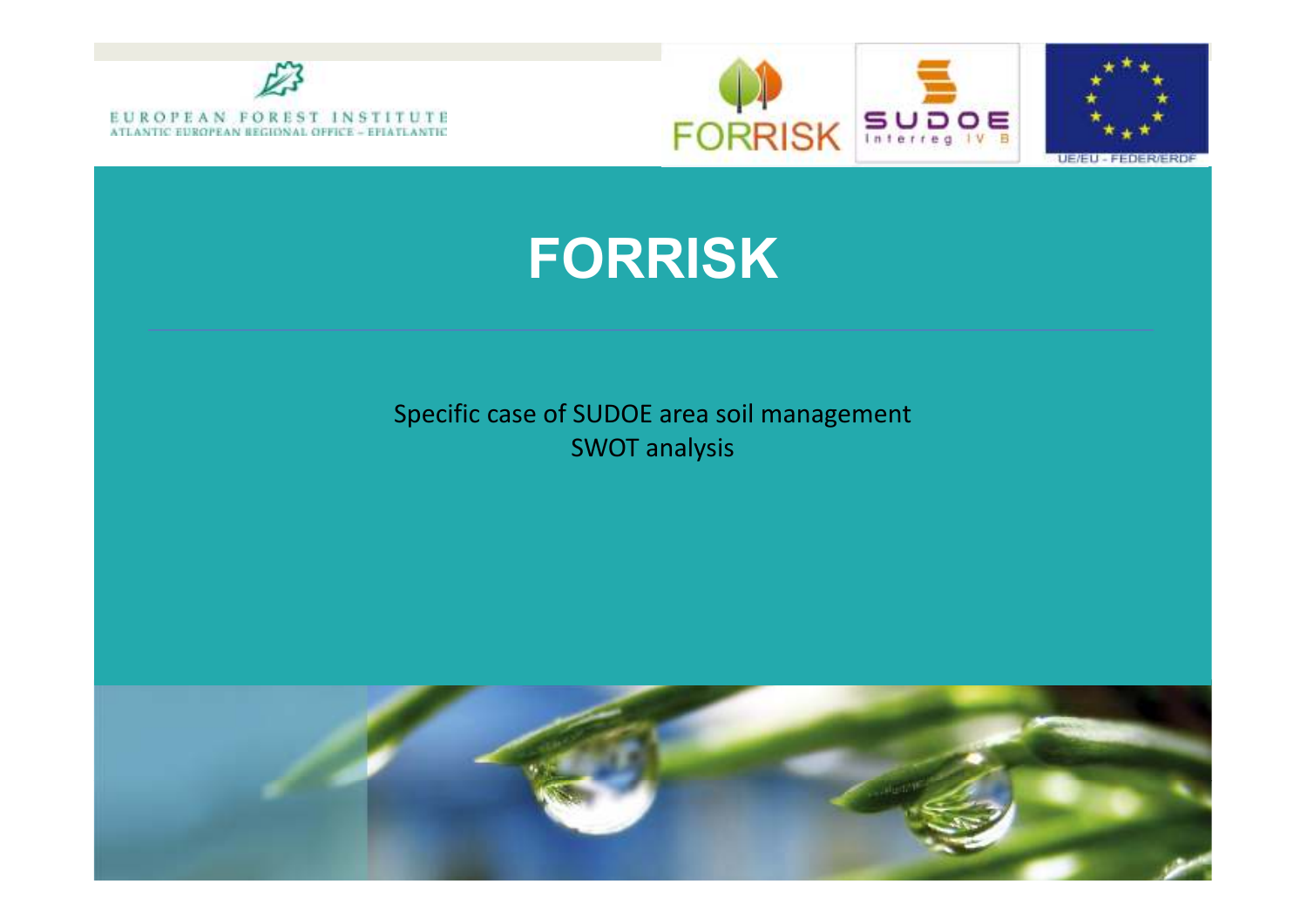



| <b>Strengths</b>     | And would be the first of<br><b>Weaknesses</b> |
|----------------------|------------------------------------------------|
|                      |                                                |
|                      |                                                |
|                      |                                                |
|                      |                                                |
|                      |                                                |
| <b>Opportunities</b> | <b>Threats</b>                                 |
|                      |                                                |
|                      |                                                |
|                      |                                                |

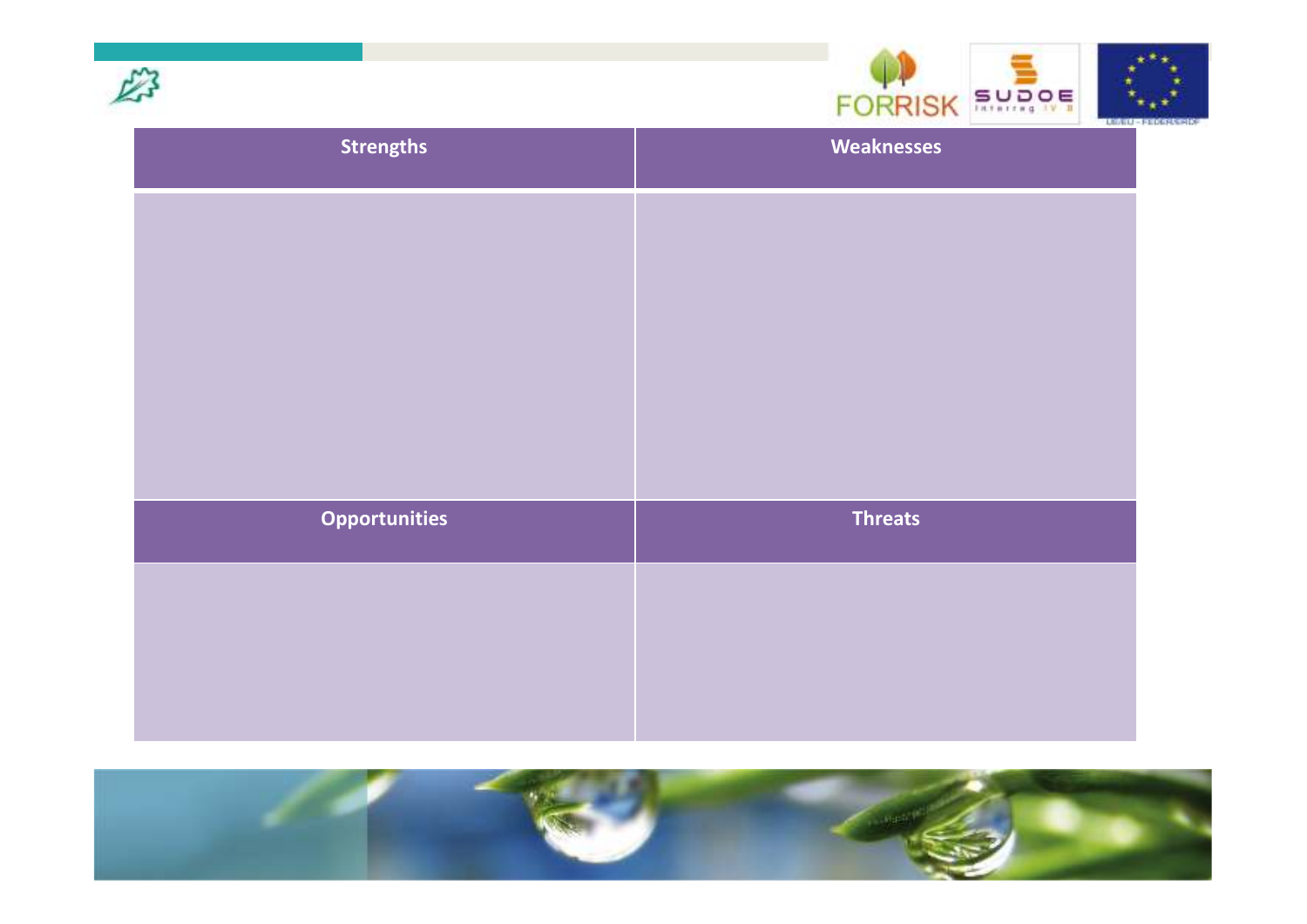



|                                                                                                                                                                                                                                                             | Parties - FEBF6   |
|-------------------------------------------------------------------------------------------------------------------------------------------------------------------------------------------------------------------------------------------------------------|-------------------|
| <b>Strengths</b>                                                                                                                                                                                                                                            | <b>Weaknesses</b> |
| Forest certification: the positive economic impact of forest<br>certification may encourage forest owners and contractors<br>to take part in the network and thus to follow the<br>requirements of PEFC regarding the limitation of impacts<br>on the soil. |                   |
| <b>Opportunities</b>                                                                                                                                                                                                                                        | <b>Threats</b>    |
|                                                                                                                                                                                                                                                             |                   |

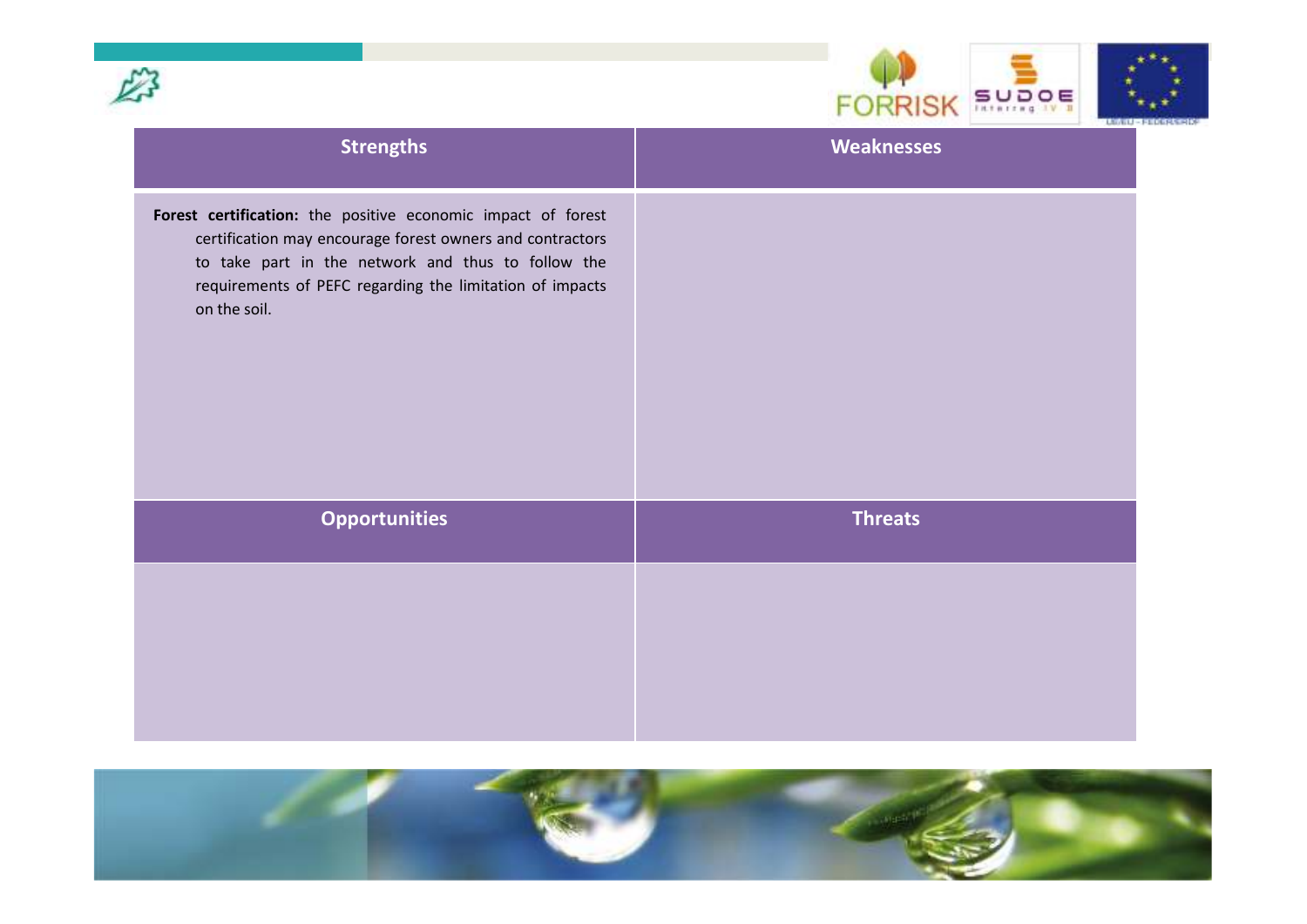



|                                                                                                                                                                                                                                                                                                                                                      | <b>Laurel - FELMI</b> |
|------------------------------------------------------------------------------------------------------------------------------------------------------------------------------------------------------------------------------------------------------------------------------------------------------------------------------------------------------|-----------------------|
| <b>Strengths</b>                                                                                                                                                                                                                                                                                                                                     | <b>Weaknesses</b>     |
| Forest certification: the positive economic impact of forest<br>certification may encourage forest owners and contractors<br>to take part in the network and thus to follow the<br>requirements of PEFC regarding the limitation of impacts<br>on the soil.<br>Mapping tools to identify priority areas and help policy makers<br>in their decisions |                       |
| <b>Opportunities</b>                                                                                                                                                                                                                                                                                                                                 | <b>Threats</b>        |
|                                                                                                                                                                                                                                                                                                                                                      |                       |

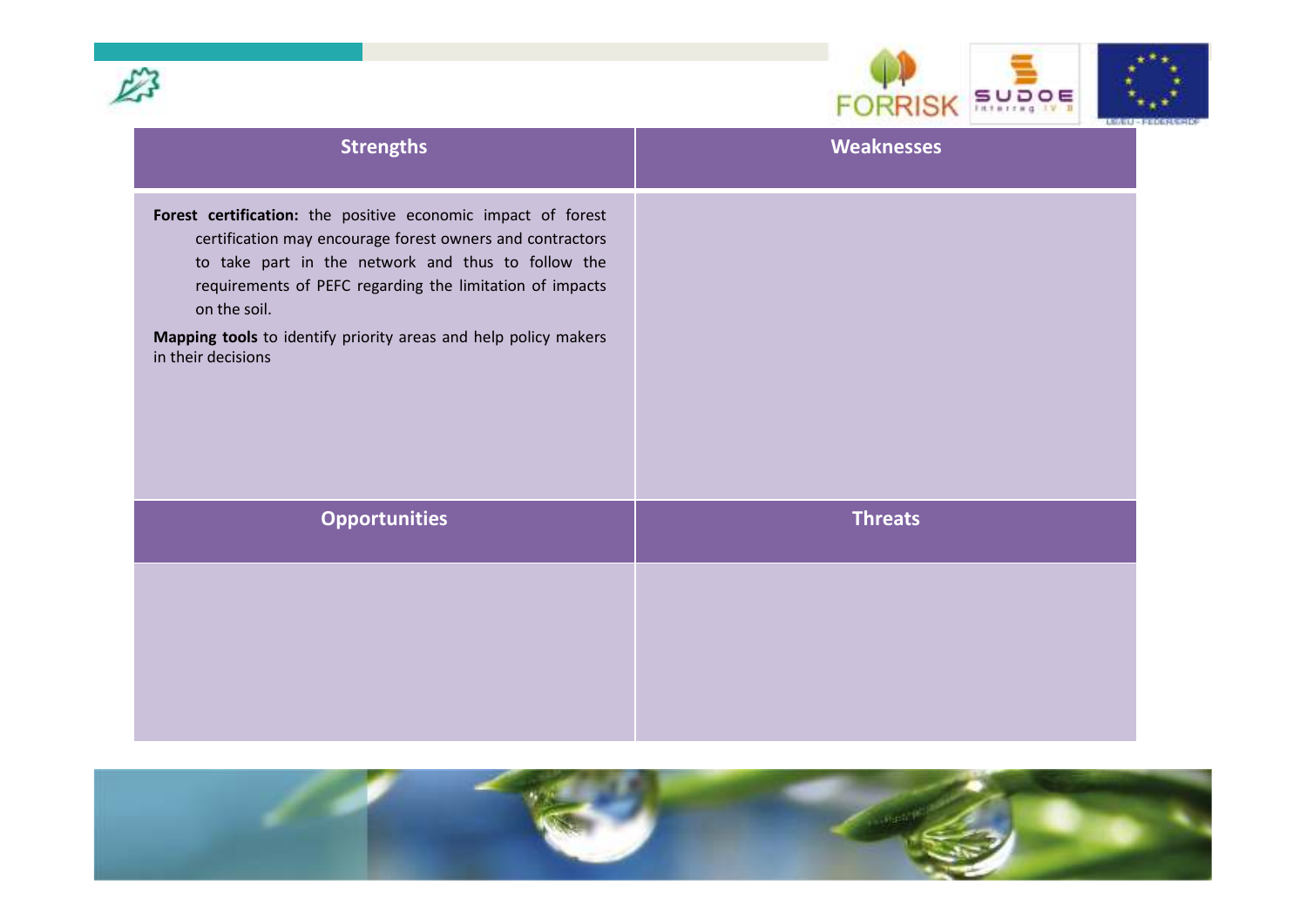



| <b>Strengths</b>                                                                                                                                                                                                                                                                                                                                                                                                                                                                                                                                                                                                                                                                                           | <b>Weaknesses</b> |
|------------------------------------------------------------------------------------------------------------------------------------------------------------------------------------------------------------------------------------------------------------------------------------------------------------------------------------------------------------------------------------------------------------------------------------------------------------------------------------------------------------------------------------------------------------------------------------------------------------------------------------------------------------------------------------------------------------|-------------------|
| Forest certification: the positive economic impact of forest<br>certification may encourage forest owners and contractors<br>to take part in the network and thus to follow the<br>requirements of PEFC regarding the limitation of impacts<br>on the soil.<br>Mapping tools to identify priority areas and help policy makers<br>in their decisions<br>Registry of forest contractors (i.e.: Gipuzkoa province in the Basque<br>country). The Province forest service conducts evaluation of soil<br>damages and if significant soil damage is noted, the contractor may<br>lose its right to operate in the province. Also the province has<br>implemented grant regimes to support better practices and |                   |
| machinery.<br><b>Opportunities</b>                                                                                                                                                                                                                                                                                                                                                                                                                                                                                                                                                                                                                                                                         | <b>Threats</b>    |
|                                                                                                                                                                                                                                                                                                                                                                                                                                                                                                                                                                                                                                                                                                            |                   |
|                                                                                                                                                                                                                                                                                                                                                                                                                                                                                                                                                                                                                                                                                                            |                   |
|                                                                                                                                                                                                                                                                                                                                                                                                                                                                                                                                                                                                                                                                                                            |                   |
|                                                                                                                                                                                                                                                                                                                                                                                                                                                                                                                                                                                                                                                                                                            |                   |

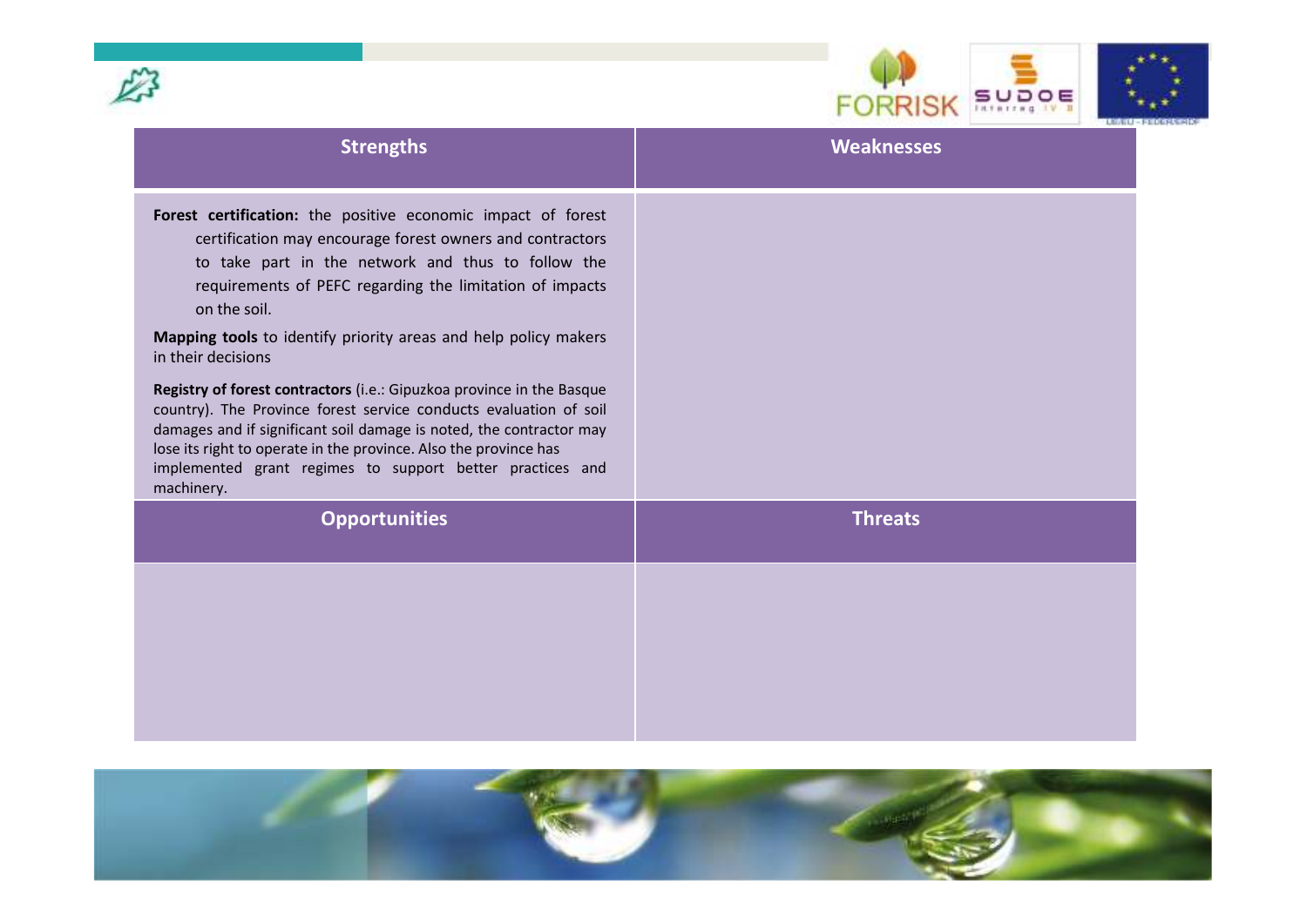



| <b>Strengths</b>                                                                                                                                                                                                                                                                                                                                                                                                                                                                                                                                                                                                                                                                                                         | <b>Weaknesses</b>                                                          |
|--------------------------------------------------------------------------------------------------------------------------------------------------------------------------------------------------------------------------------------------------------------------------------------------------------------------------------------------------------------------------------------------------------------------------------------------------------------------------------------------------------------------------------------------------------------------------------------------------------------------------------------------------------------------------------------------------------------------------|----------------------------------------------------------------------------|
| Forest certification: the positive economic impact of forest<br>certification may encourage forest owners and contractors<br>to take part in the network and thus to follow the<br>requirements of PEFC regarding the limitation of impacts<br>on the soil.<br>Mapping tools to identify priority areas and help policy makers<br>in their decisions<br>Registry of forest contractors (i.e.: Gipuzkoa province in the Basque<br>country). The Province forest service conducts evaluation of soil<br>damages and if significant soil damage is noted, the contractor may<br>lose its right to operate in the province. Also the province has<br>implemented grant regimes to support better practices and<br>machinery. | Few scientific references of soil quality loss due to forest<br>operations |
| <b>Opportunities</b>                                                                                                                                                                                                                                                                                                                                                                                                                                                                                                                                                                                                                                                                                                     | <b>Threats</b>                                                             |
|                                                                                                                                                                                                                                                                                                                                                                                                                                                                                                                                                                                                                                                                                                                          |                                                                            |

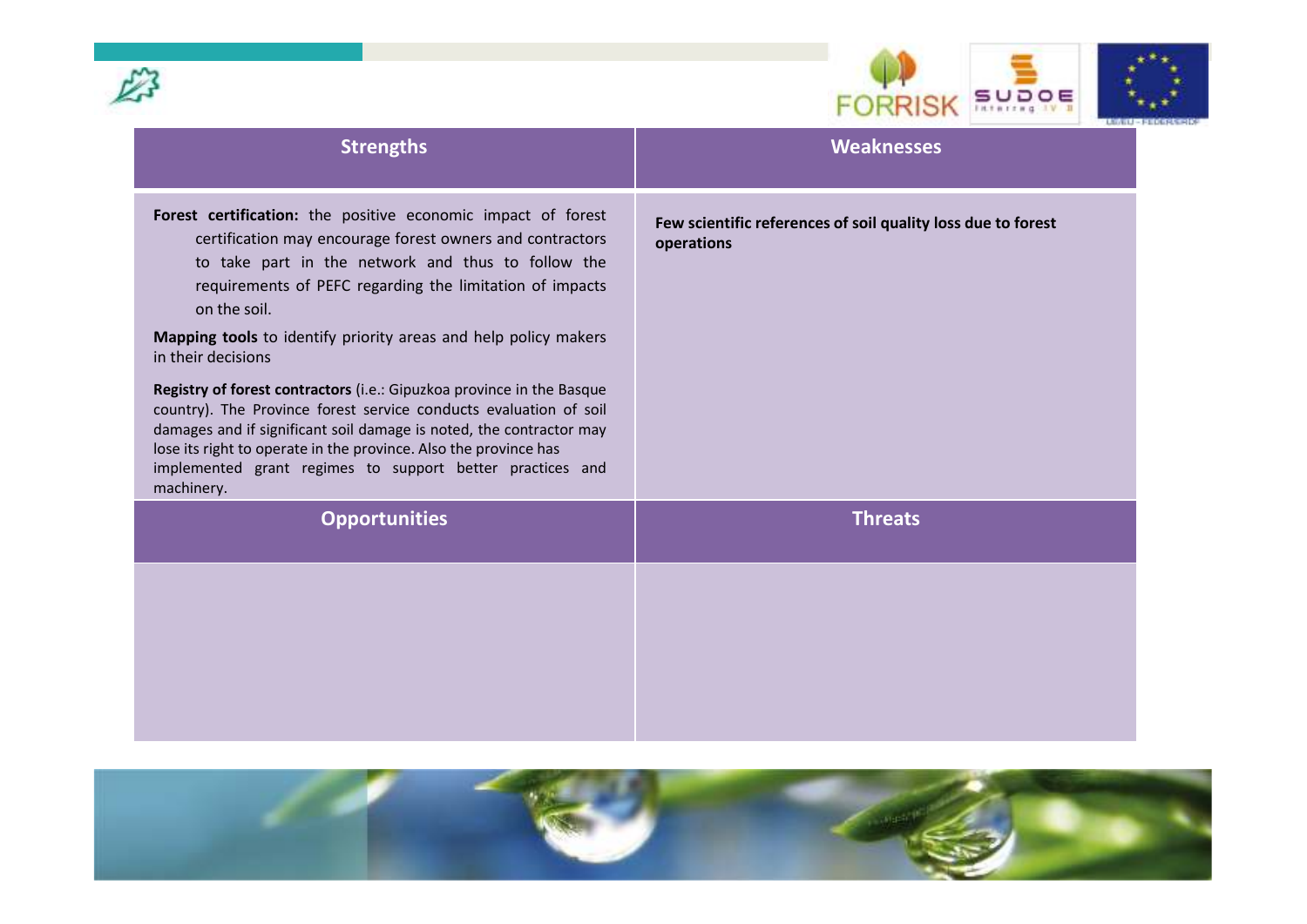



| <b>Strengths</b>                                                                                                                                                                                                                                                                                                                                                                                                                                                                                                                                                                                                                                                                                                         | <b>Weaknesses</b>                                                                                                                                                                        |
|--------------------------------------------------------------------------------------------------------------------------------------------------------------------------------------------------------------------------------------------------------------------------------------------------------------------------------------------------------------------------------------------------------------------------------------------------------------------------------------------------------------------------------------------------------------------------------------------------------------------------------------------------------------------------------------------------------------------------|------------------------------------------------------------------------------------------------------------------------------------------------------------------------------------------|
| Forest certification: the positive economic impact of forest<br>certification may encourage forest owners and contractors<br>to take part in the network and thus to follow the<br>requirements of PEFC regarding the limitation of impacts<br>on the soil.<br>Mapping tools to identify priority areas and help policy makers<br>in their decisions<br>Registry of forest contractors (i.e.: Gipuzkoa province in the Basque<br>country). The Province forest service conducts evaluation of soil<br>damages and if significant soil damage is noted, the contractor may<br>lose its right to operate in the province. Also the province has<br>implemented grant regimes to support better practices and<br>machinery. | Few scientific references of soil quality loss due to forest<br>operations<br>It directly impacts the perception of the risk of soil degradation<br>by the forest owners and contractors |
| <b>Opportunities</b>                                                                                                                                                                                                                                                                                                                                                                                                                                                                                                                                                                                                                                                                                                     | <b>Threats</b>                                                                                                                                                                           |
|                                                                                                                                                                                                                                                                                                                                                                                                                                                                                                                                                                                                                                                                                                                          |                                                                                                                                                                                          |

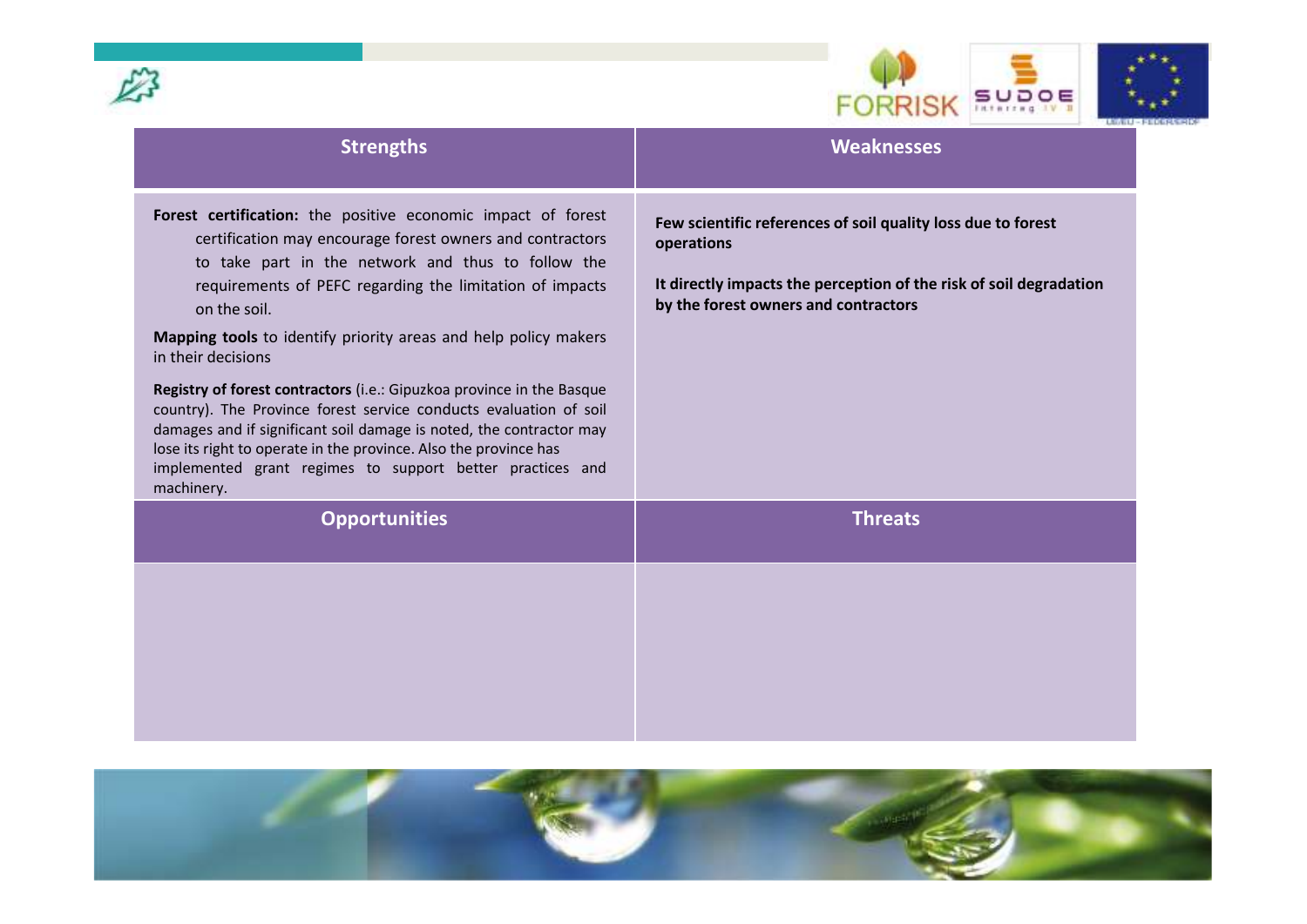



| <b>Strengths</b>                                                                                                                                                                                                                                                                                                                                                                                                                                                                                                                                                                                                                                                                                                         | <b>Weaknesses</b>                                                                                                                                                                        |
|--------------------------------------------------------------------------------------------------------------------------------------------------------------------------------------------------------------------------------------------------------------------------------------------------------------------------------------------------------------------------------------------------------------------------------------------------------------------------------------------------------------------------------------------------------------------------------------------------------------------------------------------------------------------------------------------------------------------------|------------------------------------------------------------------------------------------------------------------------------------------------------------------------------------------|
| Forest certification: the positive economic impact of forest<br>certification may encourage forest owners and contractors<br>to take part in the network and thus to follow the<br>requirements of PEFC regarding the limitation of impacts<br>on the soil.<br>Mapping tools to identify priority areas and help policy makers<br>in their decisions<br>Registry of forest contractors (i.e.: Gipuzkoa province in the Basque<br>country). The Province forest service conducts evaluation of soil<br>damages and if significant soil damage is noted, the contractor may<br>lose its right to operate in the province. Also the province has<br>implemented grant regimes to support better practices and<br>machinery. | Few scientific references of soil quality loss due to forest<br>operations<br>It directly impacts the perception of the risk of soil degradation<br>by the forest owners and contractors |
| <b>Opportunities</b>                                                                                                                                                                                                                                                                                                                                                                                                                                                                                                                                                                                                                                                                                                     | <b>Threats</b>                                                                                                                                                                           |
| Improve knowledge: about the impact of forest practice on soil<br>quality and the impact of the soil quality loss on forest<br>production.                                                                                                                                                                                                                                                                                                                                                                                                                                                                                                                                                                               |                                                                                                                                                                                          |

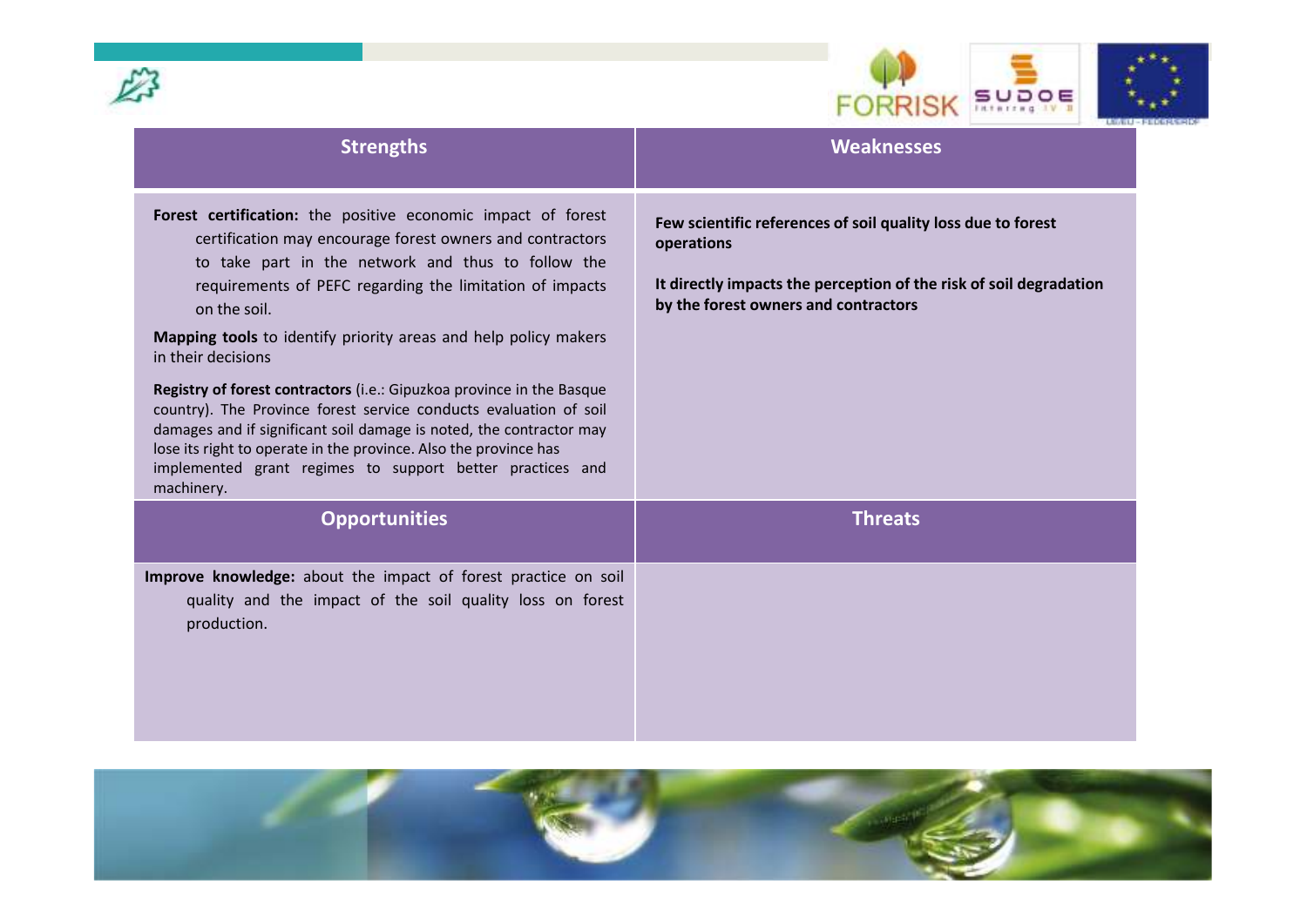



| <b>Strengths</b>                                                                                                                                                                                                                                                                                                                                                                                                                                                                                                                                                                                                                                                                                                         | <b>Weaknesses</b>                                                                                                                                                                        |
|--------------------------------------------------------------------------------------------------------------------------------------------------------------------------------------------------------------------------------------------------------------------------------------------------------------------------------------------------------------------------------------------------------------------------------------------------------------------------------------------------------------------------------------------------------------------------------------------------------------------------------------------------------------------------------------------------------------------------|------------------------------------------------------------------------------------------------------------------------------------------------------------------------------------------|
| Forest certification: the positive economic impact of forest<br>certification may encourage forest owners and contractors<br>to take part in the network and thus to follow the<br>requirements of PEFC regarding the limitation of impacts<br>on the soil.<br>Mapping tools to identify priority areas and help policy makers<br>in their decisions<br>Registry of forest contractors (i.e.: Gipuzkoa province in the Basque<br>country). The Province forest service conducts evaluation of soil<br>damages and if significant soil damage is noted, the contractor may<br>lose its right to operate in the province. Also the province has<br>implemented grant regimes to support better practices and<br>machinery. | Few scientific references of soil quality loss due to forest<br>operations<br>It directly impacts the perception of the risk of soil degradation<br>by the forest owners and contractors |
| <b>Opportunities</b>                                                                                                                                                                                                                                                                                                                                                                                                                                                                                                                                                                                                                                                                                                     | <b>Threats</b>                                                                                                                                                                           |
| Improve knowledge: about the impact of forest practice on soil<br>quality and the impact of the soil quality loss on forest<br>production.<br>Promote and develop the use of activities and material with less<br>impact on the soils (i.e. cable logging). The promotion could<br>be done through PES.                                                                                                                                                                                                                                                                                                                                                                                                                  |                                                                                                                                                                                          |

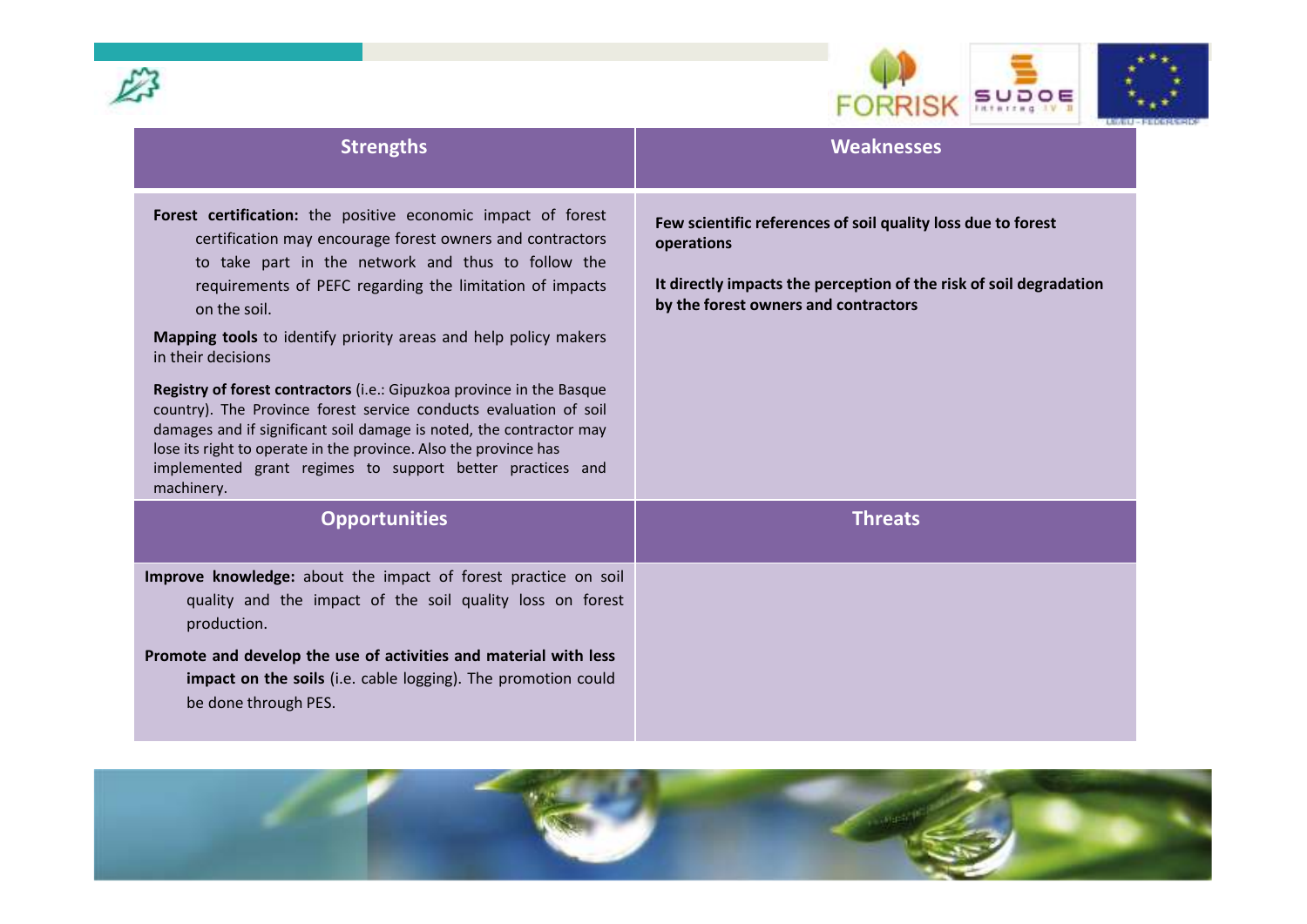



| <b>Strengths</b>                                                                                                                                                                                                                                                                                                                                                                                                                                                                                                                                                                                                                                                                                                         | <b>Weaknesses</b>                                                                                                                                                                        |
|--------------------------------------------------------------------------------------------------------------------------------------------------------------------------------------------------------------------------------------------------------------------------------------------------------------------------------------------------------------------------------------------------------------------------------------------------------------------------------------------------------------------------------------------------------------------------------------------------------------------------------------------------------------------------------------------------------------------------|------------------------------------------------------------------------------------------------------------------------------------------------------------------------------------------|
| Forest certification: the positive economic impact of forest<br>certification may encourage forest owners and contractors<br>to take part in the network and thus to follow the<br>requirements of PEFC regarding the limitation of impacts<br>on the soil.<br>Mapping tools to identify priority areas and help policy makers<br>in their decisions<br>Registry of forest contractors (i.e.: Gipuzkoa province in the Basque<br>country). The Province forest service conducts evaluation of soil<br>damages and if significant soil damage is noted, the contractor may<br>lose its right to operate in the province. Also the province has<br>implemented grant regimes to support better practices and<br>machinery. | Few scientific references of soil quality loss due to forest<br>operations<br>It directly impacts the perception of the risk of soil degradation<br>by the forest owners and contractors |
| <b>Opportunities</b>                                                                                                                                                                                                                                                                                                                                                                                                                                                                                                                                                                                                                                                                                                     | <b>Threats</b>                                                                                                                                                                           |
| Improve knowledge: about the impact of forest practice on soil<br>quality and the impact of the soil quality loss on forest<br>production.                                                                                                                                                                                                                                                                                                                                                                                                                                                                                                                                                                               |                                                                                                                                                                                          |
| Promote and develop the use of activities and material with less<br>impact on the soils (i.e. cable logging). The promotion could<br>be done through PES.<br>Monitoring of the soil quality                                                                                                                                                                                                                                                                                                                                                                                                                                                                                                                              |                                                                                                                                                                                          |

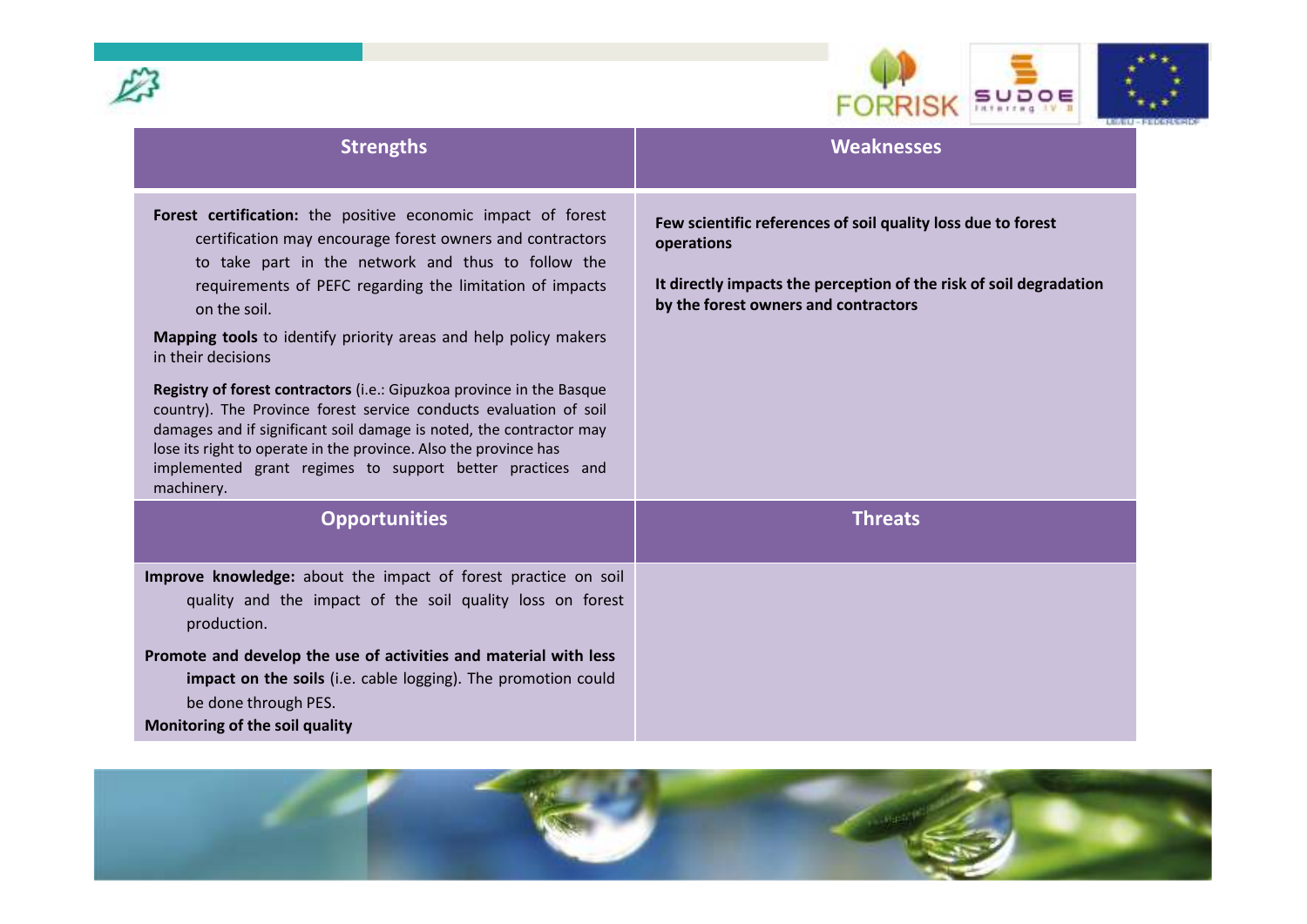



| <b>Strengths</b>                                                                                                                                                                                                                                                                                                                                                                                                                                                                                                                                                                                                                                                                                                         | <b>Weaknesses</b>                                                                                                                                                                        |
|--------------------------------------------------------------------------------------------------------------------------------------------------------------------------------------------------------------------------------------------------------------------------------------------------------------------------------------------------------------------------------------------------------------------------------------------------------------------------------------------------------------------------------------------------------------------------------------------------------------------------------------------------------------------------------------------------------------------------|------------------------------------------------------------------------------------------------------------------------------------------------------------------------------------------|
| Forest certification: the positive economic impact of forest<br>certification may encourage forest owners and contractors<br>to take part in the network and thus to follow the<br>requirements of PEFC regarding the limitation of impacts<br>on the soil.<br>Mapping tools to identify priority areas and help policy makers<br>in their decisions<br>Registry of forest contractors (i.e.: Gipuzkoa province in the Basque<br>country). The Province forest service conducts evaluation of soil<br>damages and if significant soil damage is noted, the contractor may<br>lose its right to operate in the province. Also the province has<br>implemented grant regimes to support better practices and<br>machinery. | Few scientific references of soil quality loss due to forest<br>operations<br>It directly impacts the perception of the risk of soil degradation<br>by the forest owners and contractors |
| <b>Opportunities</b>                                                                                                                                                                                                                                                                                                                                                                                                                                                                                                                                                                                                                                                                                                     | <b>Threats</b>                                                                                                                                                                           |
| Improve knowledge: about the impact of forest practice on soil<br>quality and the impact of the soil quality loss on forest<br>production.                                                                                                                                                                                                                                                                                                                                                                                                                                                                                                                                                                               | Soil quality loss is irreversible in most cases and expensive<br>when reversible                                                                                                         |
| Promote and develop the use of activities and material with less<br>impact on the soils (i.e. cable logging). The promotion could<br>be done through PES.<br>Monitoring of the soil quality                                                                                                                                                                                                                                                                                                                                                                                                                                                                                                                              |                                                                                                                                                                                          |

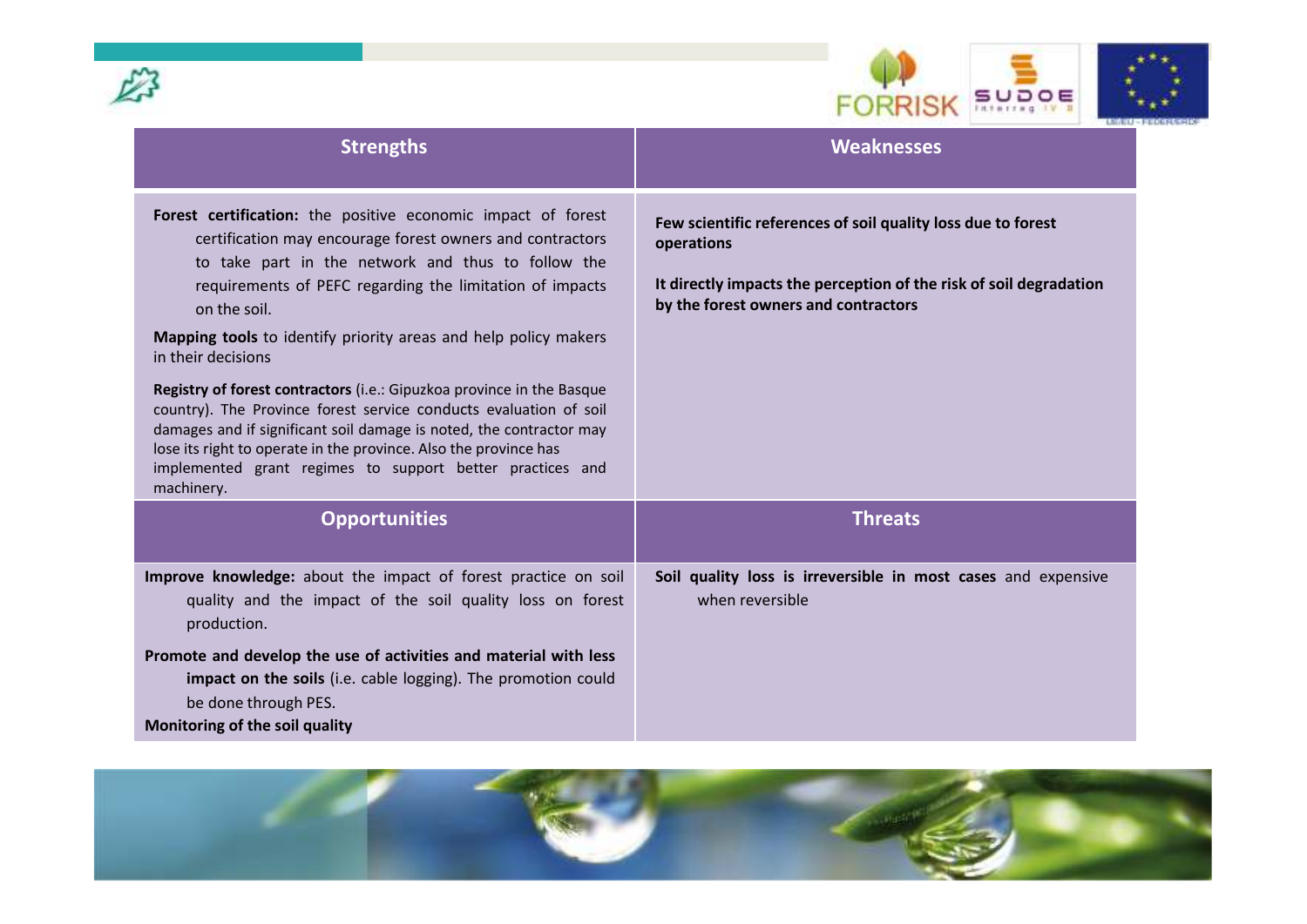



| <b>Strengths</b>                                                                                                                                                                                                                                                                                                                                                                                                                                                                                                                                                                                                                                                                                                         | <b>Weaknesses</b>                                                                                                                                                                                                                                                                                                                                                                            |
|--------------------------------------------------------------------------------------------------------------------------------------------------------------------------------------------------------------------------------------------------------------------------------------------------------------------------------------------------------------------------------------------------------------------------------------------------------------------------------------------------------------------------------------------------------------------------------------------------------------------------------------------------------------------------------------------------------------------------|----------------------------------------------------------------------------------------------------------------------------------------------------------------------------------------------------------------------------------------------------------------------------------------------------------------------------------------------------------------------------------------------|
| Forest certification: the positive economic impact of forest<br>certification may encourage forest owners and contractors<br>to take part in the network and thus to follow the<br>requirements of PEFC regarding the limitation of impacts<br>on the soil.<br>Mapping tools to identify priority areas and help policy makers<br>in their decisions<br>Registry of forest contractors (i.e.: Gipuzkoa province in the Basque<br>country). The Province forest service conducts evaluation of soil<br>damages and if significant soil damage is noted, the contractor may<br>lose its right to operate in the province. Also the province has<br>implemented grant regimes to support better practices and<br>machinery. | Few scientific references of soil quality loss due to forest<br>operations<br>It directly impacts the perception of the risk of soil degradation<br>by the forest owners and contractors                                                                                                                                                                                                     |
| <b>Opportunities</b>                                                                                                                                                                                                                                                                                                                                                                                                                                                                                                                                                                                                                                                                                                     | <b>Threats</b>                                                                                                                                                                                                                                                                                                                                                                               |
| Improve knowledge: about the impact of forest practice on soil<br>quality and the impact of the soil quality loss on forest<br>production.<br>Promote and develop the use of activities and material with less<br>impact on the soils (i.e. cable logging). The promotion could<br>be done through PES.<br>Monitoring of the soil quality                                                                                                                                                                                                                                                                                                                                                                                | Soil quality loss is irreversible in most cases and expensive<br>when reversible<br>Short rotation production: these productions put higher pressure on<br>the soil which does not match forest soils (often poorer soils<br>than agriculture). Also, eucalyptus production associated with<br>a low grass cover where forests plots are often bare soils are<br>more vulnerable to erosion. |

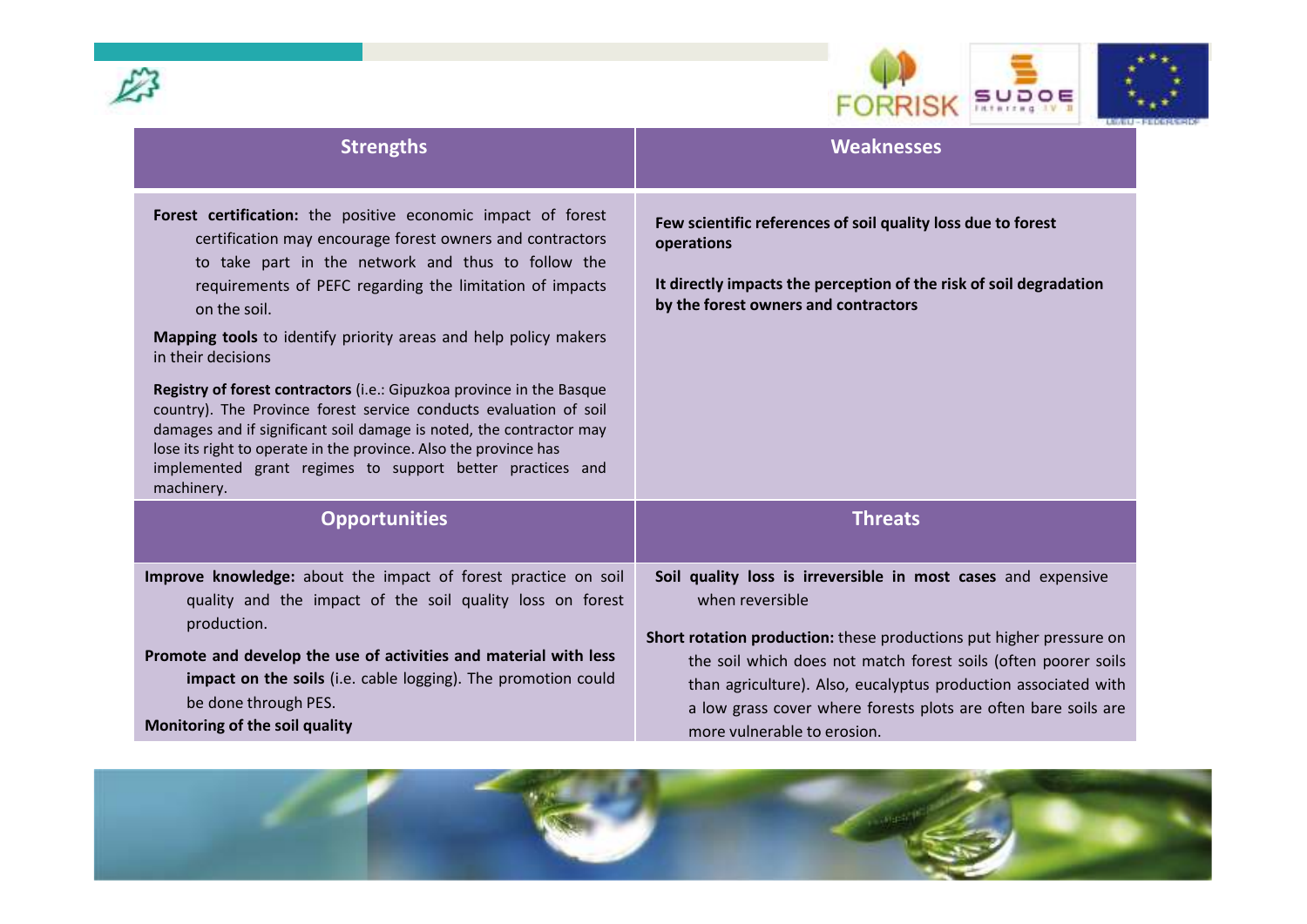





### **FORRISK**

#### Recommandations for improvement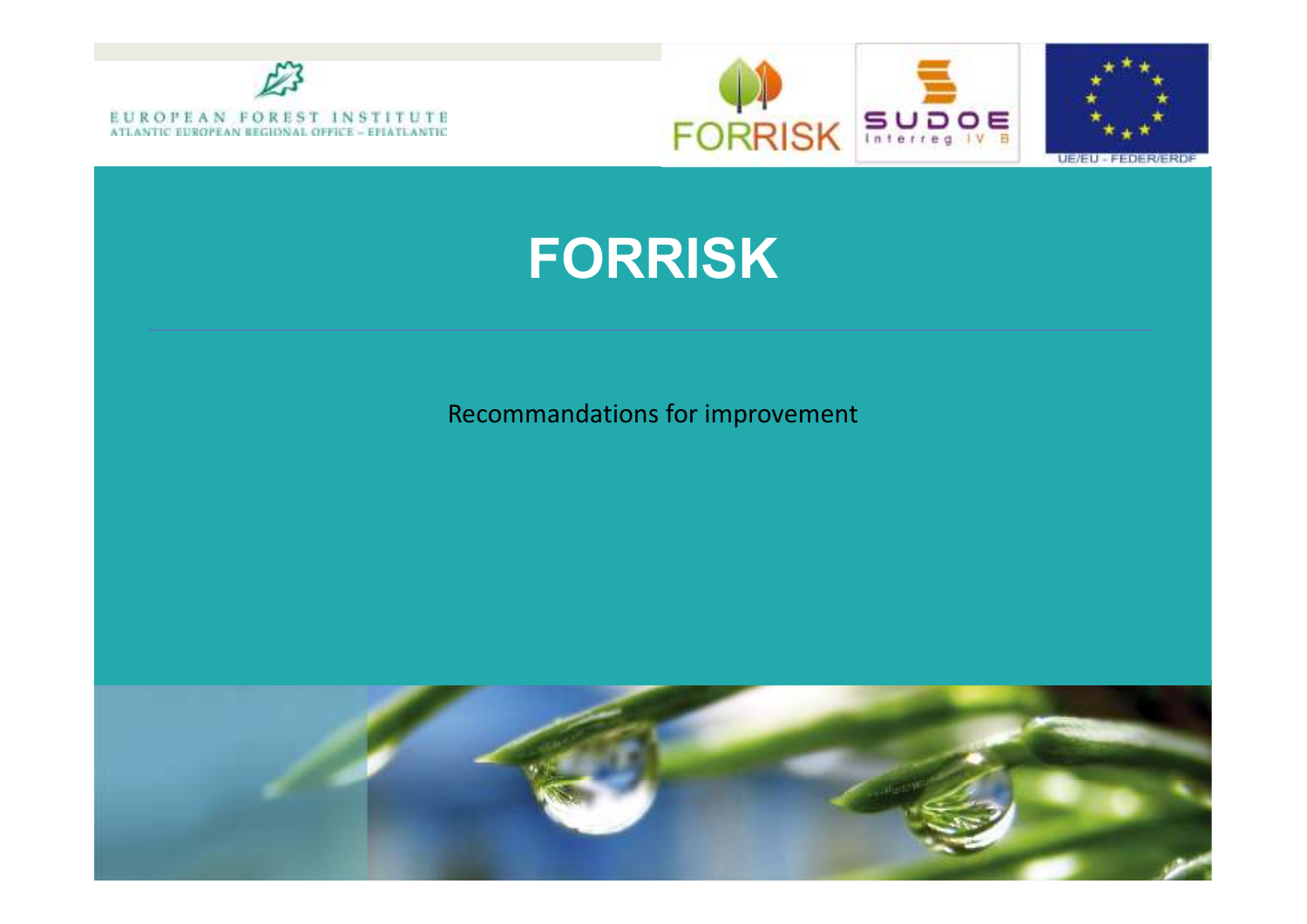





- **Need of an identification of threats, pressures and risk sof degradation to soils related to forest management**

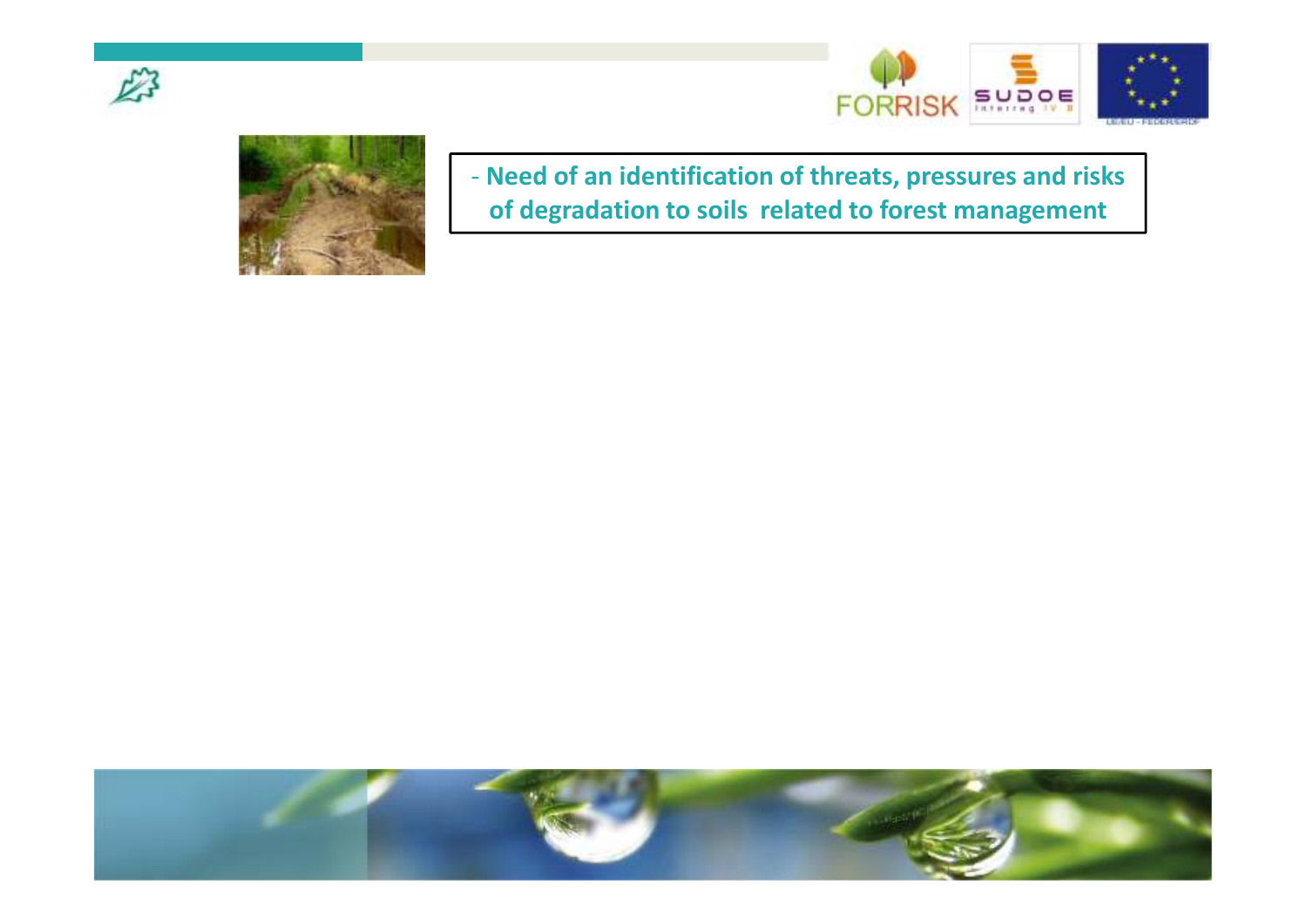





- **Need of an identification of threats, pressures and risks of degradation to soils related to forest management**

- **Need of tools for deciders: maps of identified sensitive areas and of areas with a potential risk of erosion**



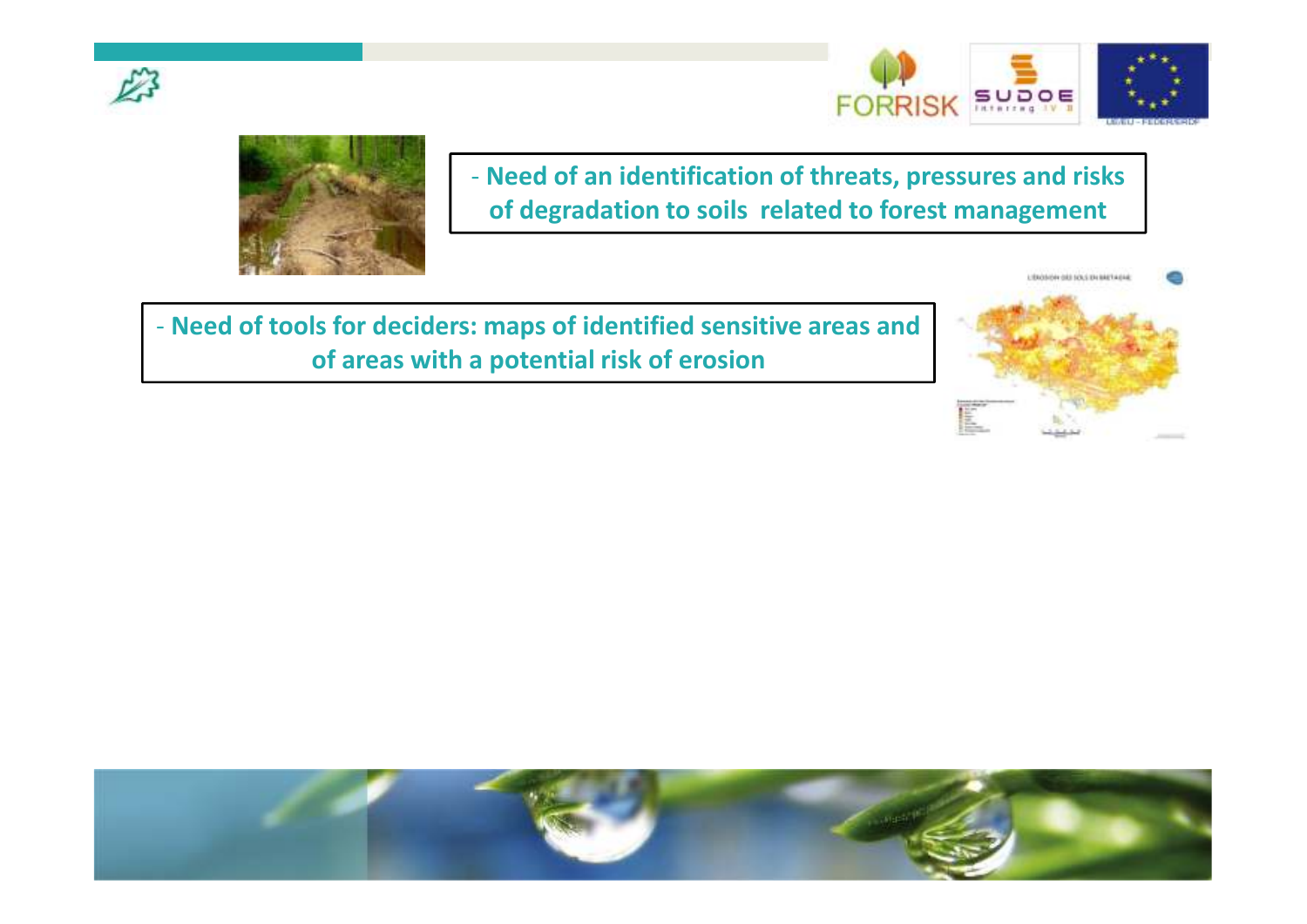





- **Need of an identification of threats, pressures and risks of degradation to soils related to forest management**

- **Need of tools for deciders: maps of identified sensitive areas and of areas with a potential risk of erosion**





-**Encourage the activities with less impact on the soil**

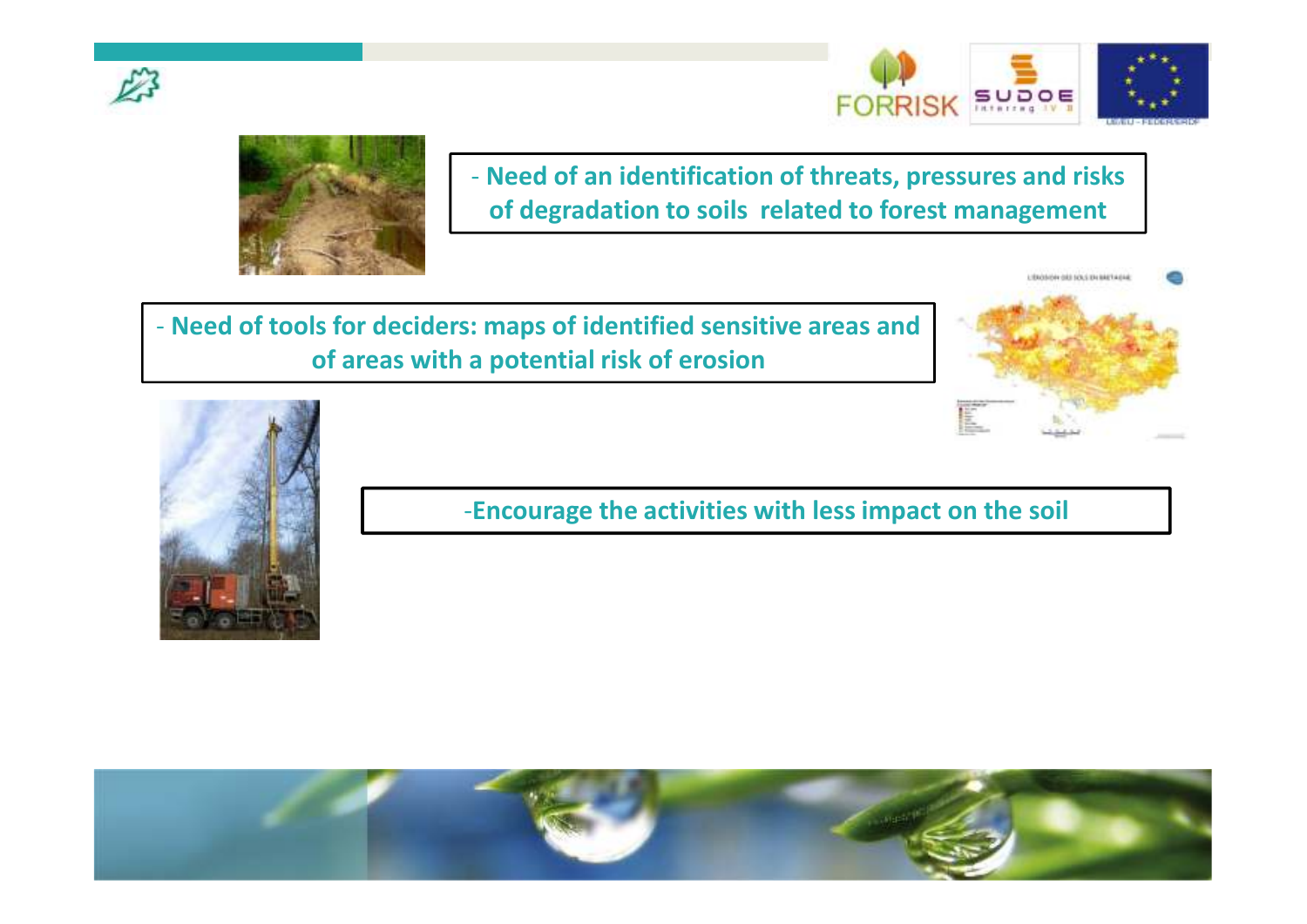





Proced of an identification of threats, pressures and risks<br>of degradation to soils related to forest management<br>of degradation to soils related to forest management<br>of areas with a potential risk of erosion<br>of areas with